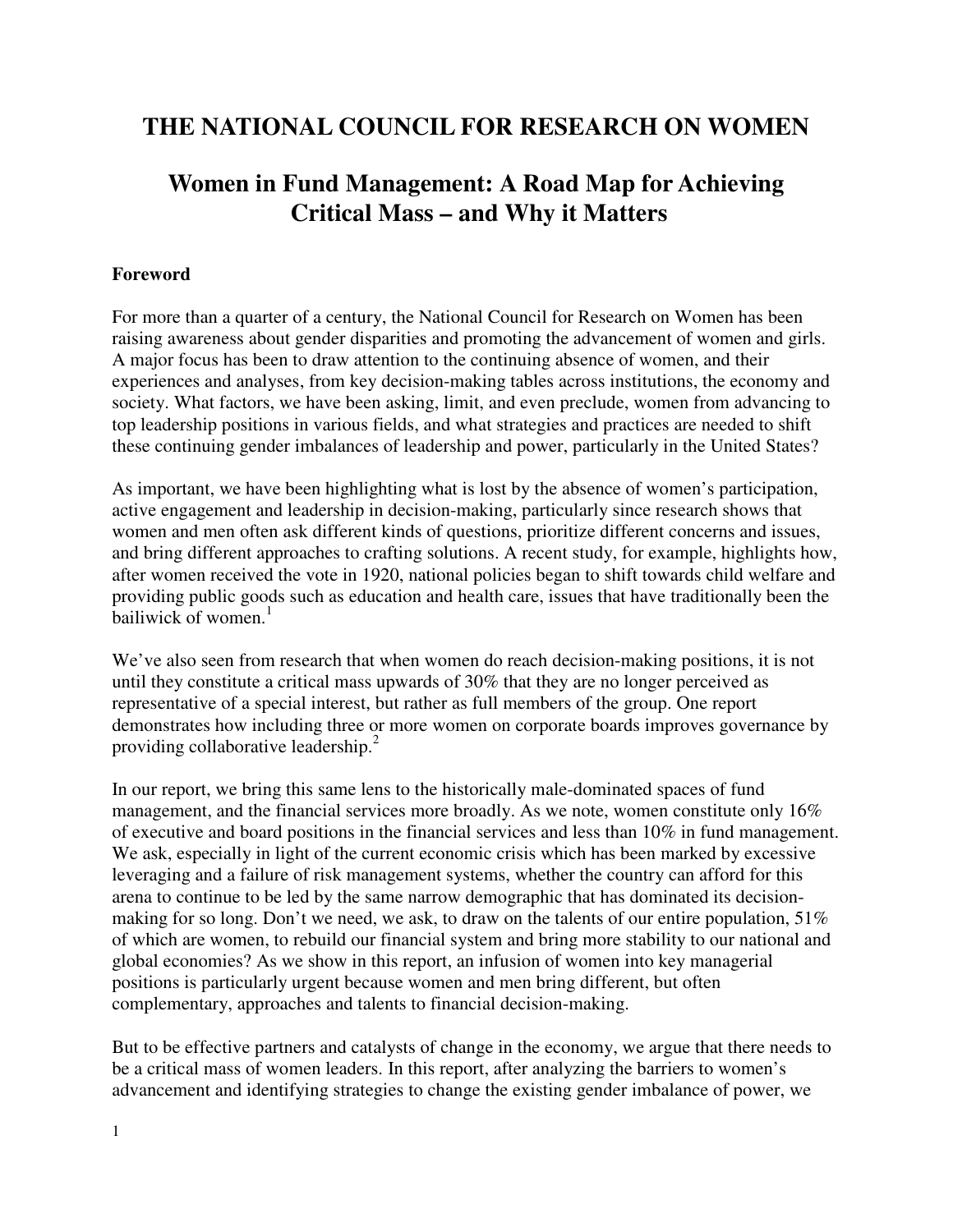issue a call to action to leaders in the financial sector, to investors, and to concerned citizens, both women and men, to aim for this critical mass of women at the top through measurable action steps. It is this critical mass and partnership between men and women, we believe, that will enable us to rebuild trust in our financial system and make the tough decisions needed, including implementing regulatory practices and creating socially responsible policies to temper the destabilizing effects of unfettered markets. Without this kind of partnership, it will, in fact, be difficult to restore investor confidence and gain the backing of women as stakeholders, contributors and supporters. Without more women in charge, we won't be able to develop the innovative and sustainable solutions needed to compete in a  $21<sup>st</sup>$  century marketplace. We hope that after reading this report, you will become a partner with us in implementing this call to action and creating some of the changes so sorely needed.

#### Thank you,

Linda Basch, PhD, President, National Council for Research on Women Jacki Zehner, Founding Partner, Circle Financial Group/Board Member Emerita, National Council for Research on Women,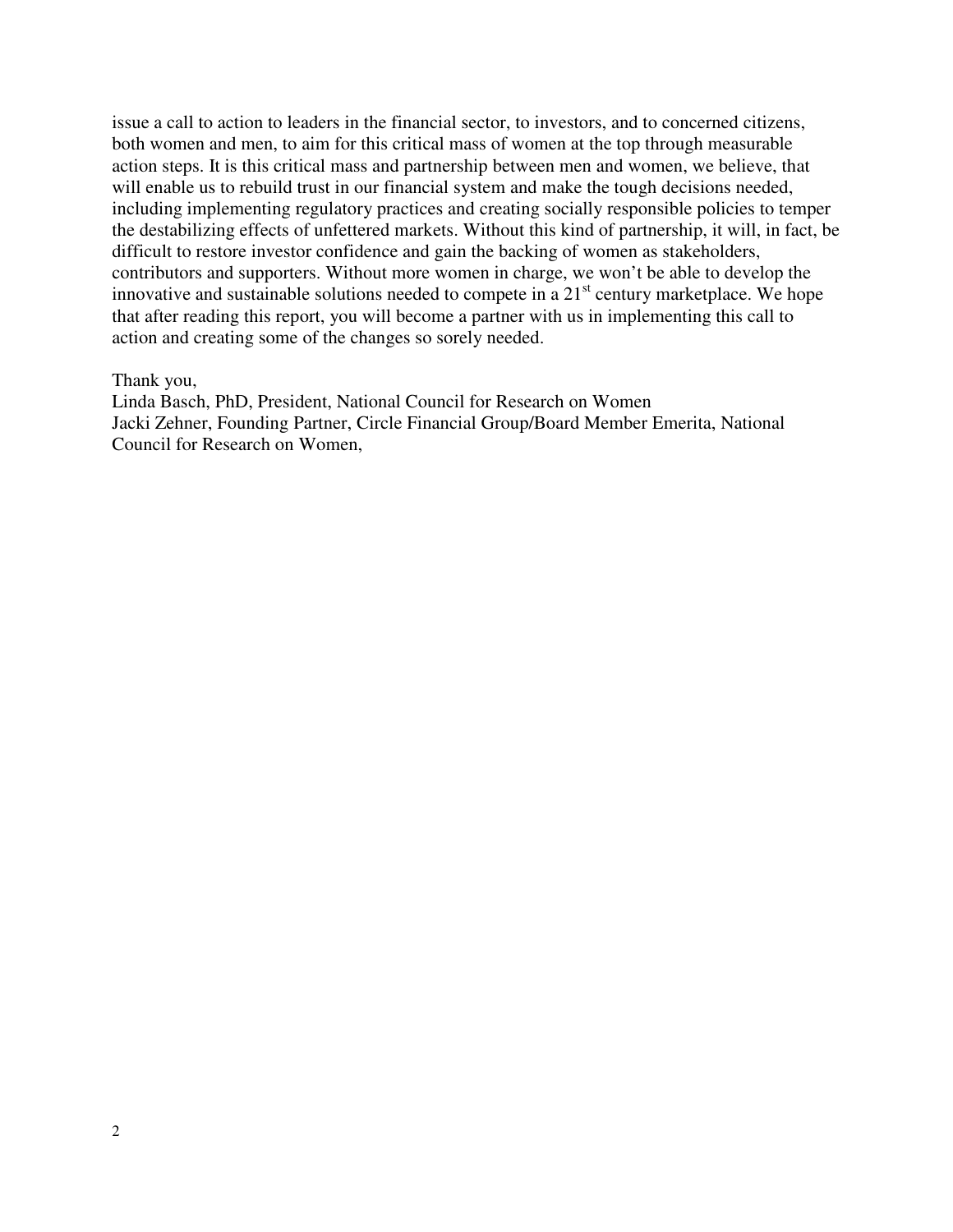#### **Introduction**

In the past year, the world has been stunned by stories of financial crises, the sudden demise of long-established institutions and the failures of leading investment professionals. The results have been an unprecedented loss of wealth, a destabilized financial system, a steep decline in the global economy – and, for society as a whole, a dramatic lesson that it profoundly matters who manages our money and how investment decisions are made.

Most of the professionals we have entrusted to manage our money, who make those investment decisions and now address the financial crises, come from a similar demographic and culture. In this world of money and power, women and people of color have been largely absent. And fund managers have tended to confine their investment goals to achieving strong returns in the shortterm for their clients and shareholders, with little attention paid to the implications for the longterm health and viability of the financial system.

But that all changed as the financial system began to unravel in late 2007, leaving us in the midst of the greatest global financial and economic crisis since the Great Depression. Initially, the National Council for Research on Women conceived this project as an examination of why there are so few women in the fields of hedge funds and mutual funds. But recent events have brought new urgency to this analysis and broadened its sweep. With the economic meltdown of 2008, we, as many others, have come to realize how fundamental this sector is to a larger global audience. Moreover, we see that the absence of women from this sector is a flaw in the system that must be addressed.

In this report, the Council asks: What if there had been more diversity at decision-making tables in the industry before the financial meltdown, and a wider variety of questions had been asked? Might greater diversity at those tables correlate with better overall performance, as research has shown in so many industries across the board?

We draw on studies in the field of investment and professional money management that suggest that women bring unique qualities and capacities to this work. And further, that when a critical mass of women participate in decision-making bodies across fields, the dynamic of the decisionmaking changes.

We therefore ask why there are so few women at the top levels of professional money management, and, whether it matters. To address these questions, we provide an overview of the research and analyses undertaken over the past 30 years and advance a roadmap for change: a series of specific action steps that managers, companies, advocates and the industry as a whole can take to bring change to the financial sector and balance the gender equation.

With crisis comes opportunity: in this case, an opportunity to address the exclusionary biases that are present in the business of money, especially in fund management, and to encourage the financial services industry to include more diverse thinking at top levels of management and decision-making. More than that, we have an historic opportunity to look at the broader implications of this report and apply those understandings to the financial system at large.

We as a nation must address the deep fissures exposed by last year's crisis – fissures like the use of excess leverage, inappropriate and predatory lending standards, poor understanding of new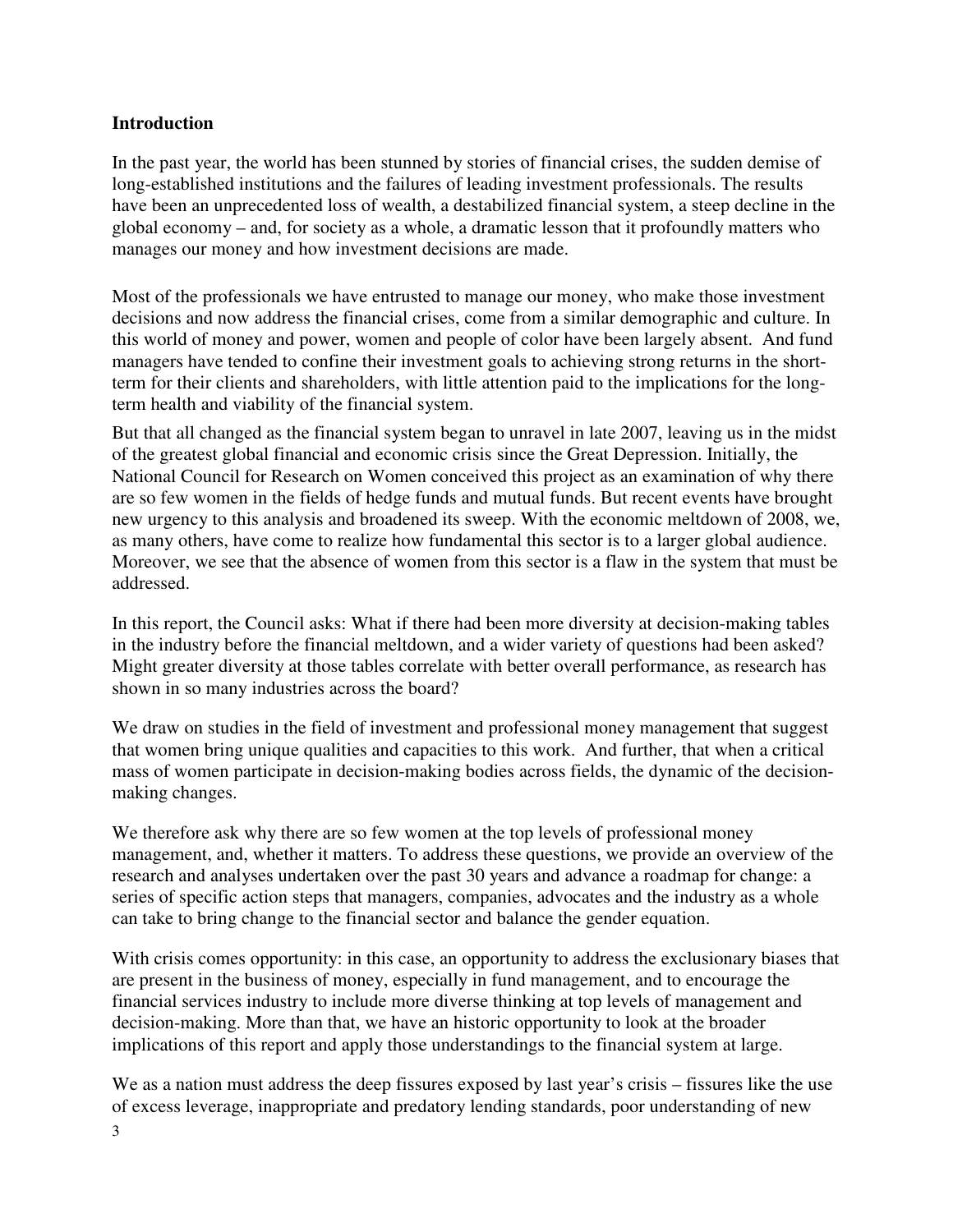and complex investment instruments, a lack of regulatory oversight and the appetite for outsized, unsustainable short-term gain – and rein in some of the policies and practices that have destabilized our economy. We must question the very premises of unregulated capitalism and imagine a more socially responsible and sustainable form of free enterprise.

But the work of rebuilding our system and addressing the fissures in it demands a broad partnership, one that draws on a diverse and critical mass of women as well as men, to provide the full range of expertise, experience, and approaches to risk management represented in our population as a whole. Solutions lie at many levels in our society, and a system so critical to our future financial health and that of the global economy must look to new avenues of thinking and innovation, especially from women and other under-represented populations, to drive the change we need to build a stronger, more stable economy for the future, and for all.

This is one opportunity we cannot afford to lose.

### **I. Where Are the Women?**

Over the past half century, and especially since the 1970s, women have entered the formal economy in increasing numbers and with increasing impact. They now account for nearly half of the entire U.S. labor force.<sup>3</sup> In 2002, the last year for which government statistics are available, women started new businesses at twice the rate of men and represented one-third of all business owners, generating about \$939.5 billion in revenues.<sup>4</sup> Nearly 1.2 million women are top wealth holders, comprising some 43 percent of Americans with gross assets of \$1.5 million or more, according to the latest government figures.<sup>5</sup>

If women are a significant part of the economy and control an important percentage of investment capital, the story is much different when it comes to women managing money. According to recent research, women represented a scant 10 percent of all traditional mutual fund managers, a figure that has barely budged over the past decade despite increasing numbers of women with degrees in finance and women certified as financial advisors.<sup>6</sup> The disparity is even more apparent in the world of alternative investments: In early 2008, women managed a mere 3 percent of the approximately \$1.9 trillion invested in hedge funds.<sup>7</sup>

With the industry in massive contraction, some see this as a time when efforts to broaden diversity, to bring in more women and other under-represented populations, are a luxury we cannot afford. However, the crisis itself compels us to ask whether we can afford NOT to tap the differing experiences, perspectives and investment styles that women bring to fund management, qualities that may help stabilize and build a healthy, sustainable financial sector for the future.

#### **II. The Rise and Fall of the Market**

Over the past decade, financial markets grew larger and more complex than ever, offering investors a vast menu of domestic and foreign investment opportunities. These ranged from basic stocks, bonds and exchange-traded funds to complex derivatives, futures, forwards, private equity, hedge funds and more. The amount of money involved was also huge. As of August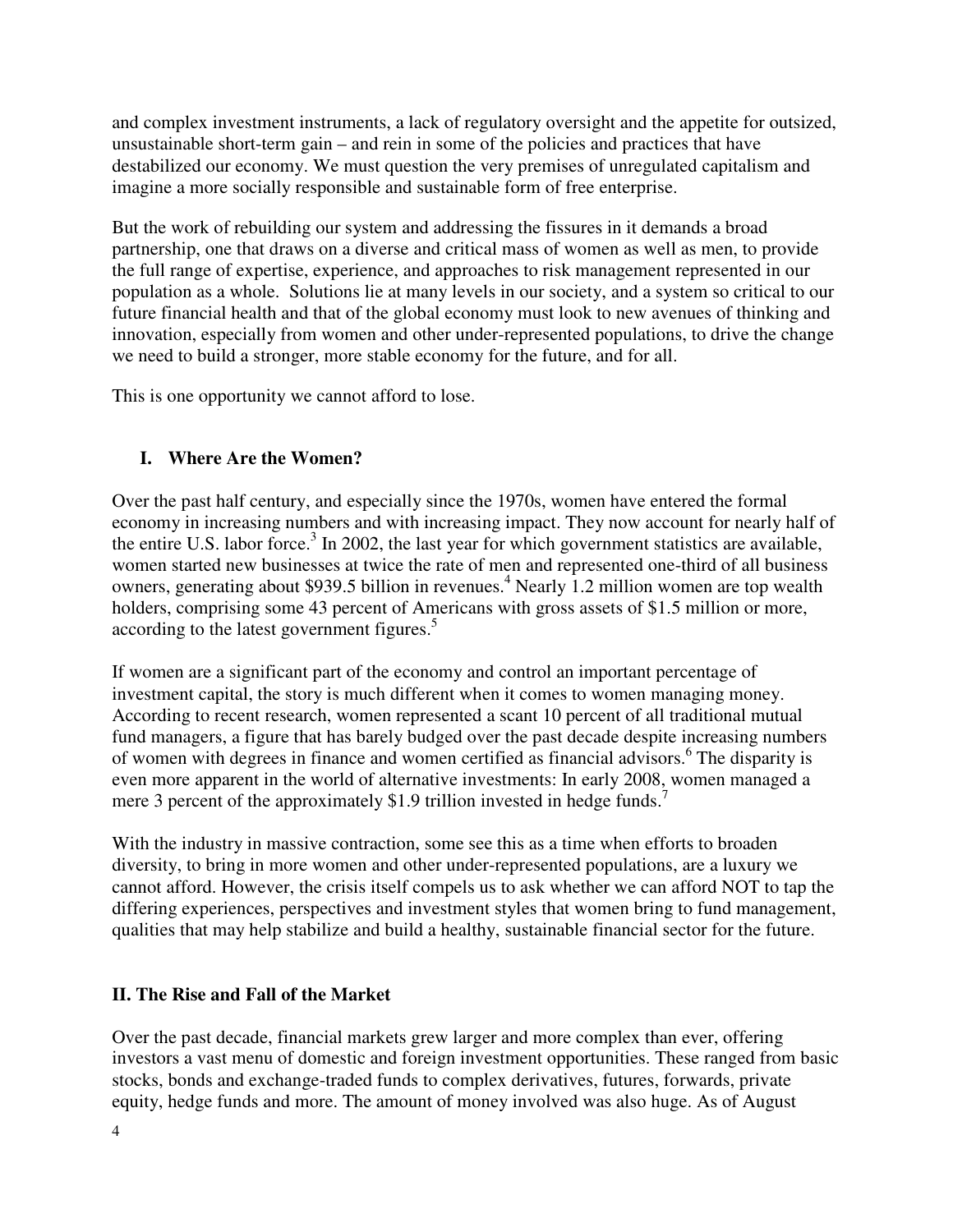2008, the combined assets of U.S. mutual funds totaled roughly \$11.5 trillion, according to a survey of the mutual fund industry by the Investment Company Institute  ${(ICI)}$ .<sup>8</sup>

Key to the market's overall expansion in the past decade was the tremendous success of the hedge fund industry. Coined in 1949, the term "hedge fund" refers to a limited private partnership that in its current form employs a wide range of investment strategies to ensure positive returns in all markets. Because they are private partnerships, hedge funds are largely unregulated and their managers are able to invest more opportunistically – and much more aggressively – than other investors. They have been among the biggest buyers of highly complex structured-credit products, often secured using copious amounts of leverage. Their formulas have been remarkably successful on balance, especially during the market downturn of 2001 and the six years following.

By July 2008, with an estimated \$3 trillion in total assets,  $9$  the hedge fund industry had become a tremendously important source of capital for the markets as a whole. Assets per fund averaged \$4.5 billion, up from \$1.85 billion in 2006, according to a report from the Boston-based TABB Group.<sup>10</sup> Once the exclusive domain of high net worth individuals, hedge funds increasingly attracted investments from the pension programs of corporations and state systems as well as university and foundation endowments. As a result, huge segments of the economy were implicated in the largely unregulated and relatively opaque investments of hedge funds.

By mid-summer 2007, some hedge fund managers found themselves on the wrong side of an unforeseen market vortex. Those first failures, including the failure of some Bear Stearns funds during that summer, should have served as canaries in the mine, warning the financial industry as a whole of the historic crisis in liquidity and the ultimate economic emergency that developed by the end of summer 2008.

Since then, the economy's precipitous fall has led to hard questions, a demand for reform and a basic re-evaluation of investment philosophy. The public wants a more robust governmental regulatory system to protect individual investors and the overall economy from the types of excess seen in this latest crisis. At the same time, many investors are reverting to less complex, more transparent investment instruments where the risks are well understood. They are relying less on strategies that depend on large amounts of borrowing and are going back to basics in their investment decisions. And clients are demanding more oversight and lower fees.<sup>11</sup>

#### **III. Managing Risk**

As headlines of losses and failures began to dominate the financial pages in 2008, it was hard not to notice that women and women-headed funds were not included in those headlines. While the amount of research on gender differences in investment outcomes is not extensive, the research we have highlights some notable differences between the investment styles of men and women that might explain women's relative absence from those news stories.

In a 2001 paper entitled "Boys Will Be Boys: Gender, Overconfidence, and Common Stock Investment," researchers Brad Barber and Terrance Odean found that overconfidence among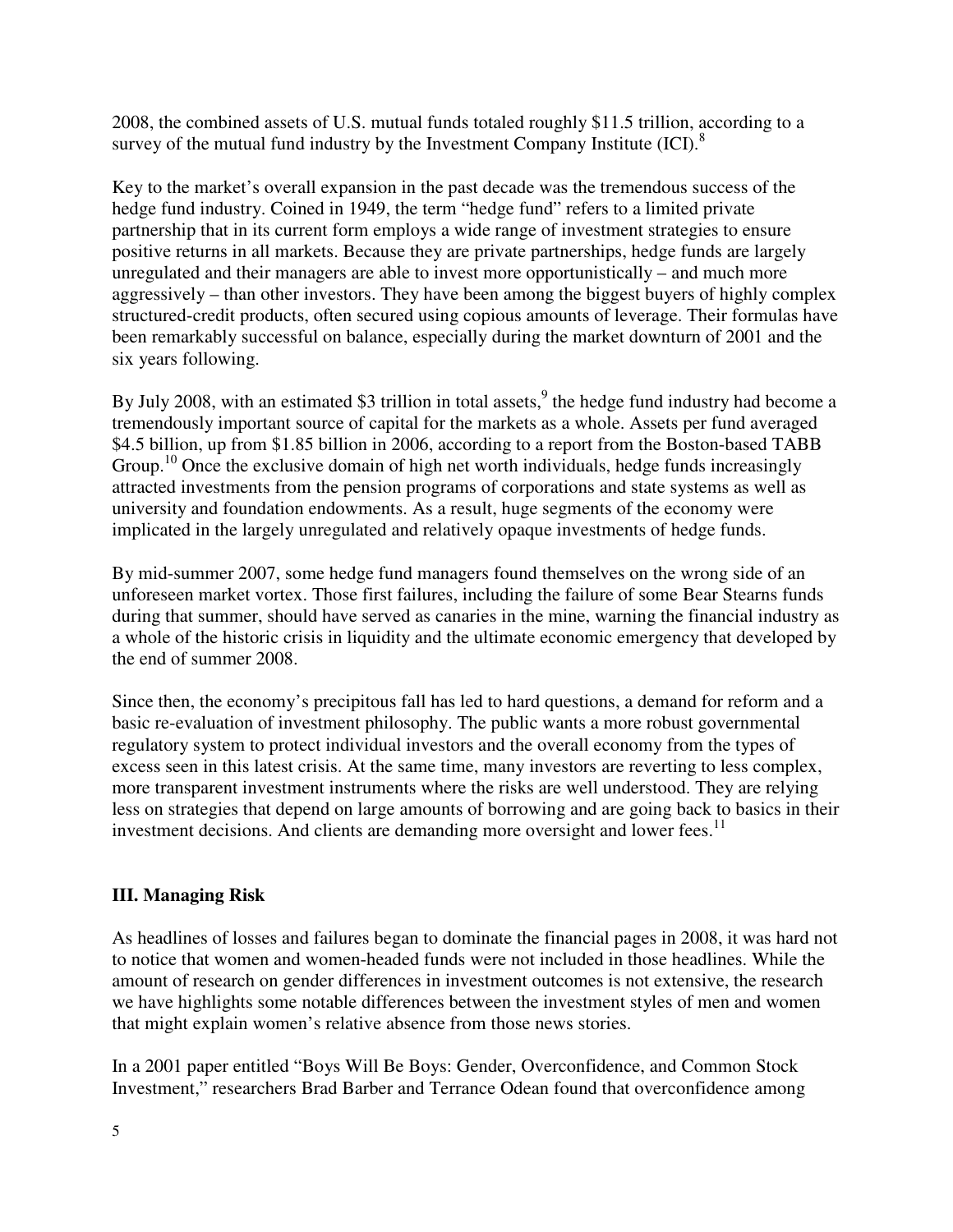single men investing in common stocks resulted in widespread over-trading (as much as 67 percent higher when compared with single women), leading to reduced gains and increased portfolio instability. In general, women tended to hold their investments longer and invest in holdings where there was less expected variance in investment results.<sup>12</sup> This trait is evident at the professional level as well. A 2005 study from the Center for Financial Research at the University of Cologne looked at managers of U.S. equity mutual funds from 1994 through 2003 and documented similar differences between male and female fund managers: Women managers tended to take less risk and to follow less extreme investment styles (which are more stable over time), while male managers had a more active style, with higher turnover ratios than female managers.<sup>13</sup>

According to research published in 2002 in the *International Journal of Bank Marketing*, women process investment-related information more comprehensively than men in the same context. Women in the study tended to take into account a greater level of decision-making detail, whereas men were more likely to simplify data and make decisions based on the overall message or schema of the investment. Women tended to consider information that was contradictory or that did not confirm an initial decision. By comparison, men in the study tended to ignore such information and process only information that confirmed the initial decision. As a result, women's outcomes tended to stay consistent even when the complexity of the decisions increased (in terms of both the number of details and the consistency of the information), while men's outcomes tended to be less positive as the complexity of decisions increased.<sup>14</sup>

According to Glenda Stone, chief executive and founder of a British recruitment and market intelligence company and co-chair of the U.K. Women's Enterprise Taskforce: "[As] investors, women do 60 percent more work than men before making a decision. They think in a more holistic, futuristic way.... They are good at spotting trends and market rises, partly because they are socially very aware and they can spot the implications of social observations."<sup>15</sup> Writer Celia Mather, an expert on global labor, points out that women "also tend to have good interpersonal skills. This means their funds almost never blow up and their attrition rate with clients is lower, professional clients have confidence in them, and over time they overtake the hares in the industry."<sup>16</sup>

Patricia Bowles, director of communications and education with the British Columbia Securities Commission (BCSC), observes that women "are less likely to believe investing is a gamble, they put more trust in investment professionals, and they are less likely to believe in bending the rules to get ahead in life." $17$ 

Other research suggests the psychological and evolutionary underpinnings for the tendency of men to take more risks than women. According to a 2008 paper by Elsa Ermer, Leda Cosmides and John Tooby of the University of California, Santa Barbara, men who feel they are being observed and judged by their peers – men of equal status to themselves – tend to make riskier choices at times of loss or pressure in order to assert their dominance over potential rivals, even when the outcomes of less risky choices would achieve the same financial or resource outcomes. Women, on the other hand, did not choose the riskier path when observed by their peers, but tended to bring more consistent decision-making patterns to all situations. In the largely homogeneous, male-dominated world of investment management, men's tendency to assert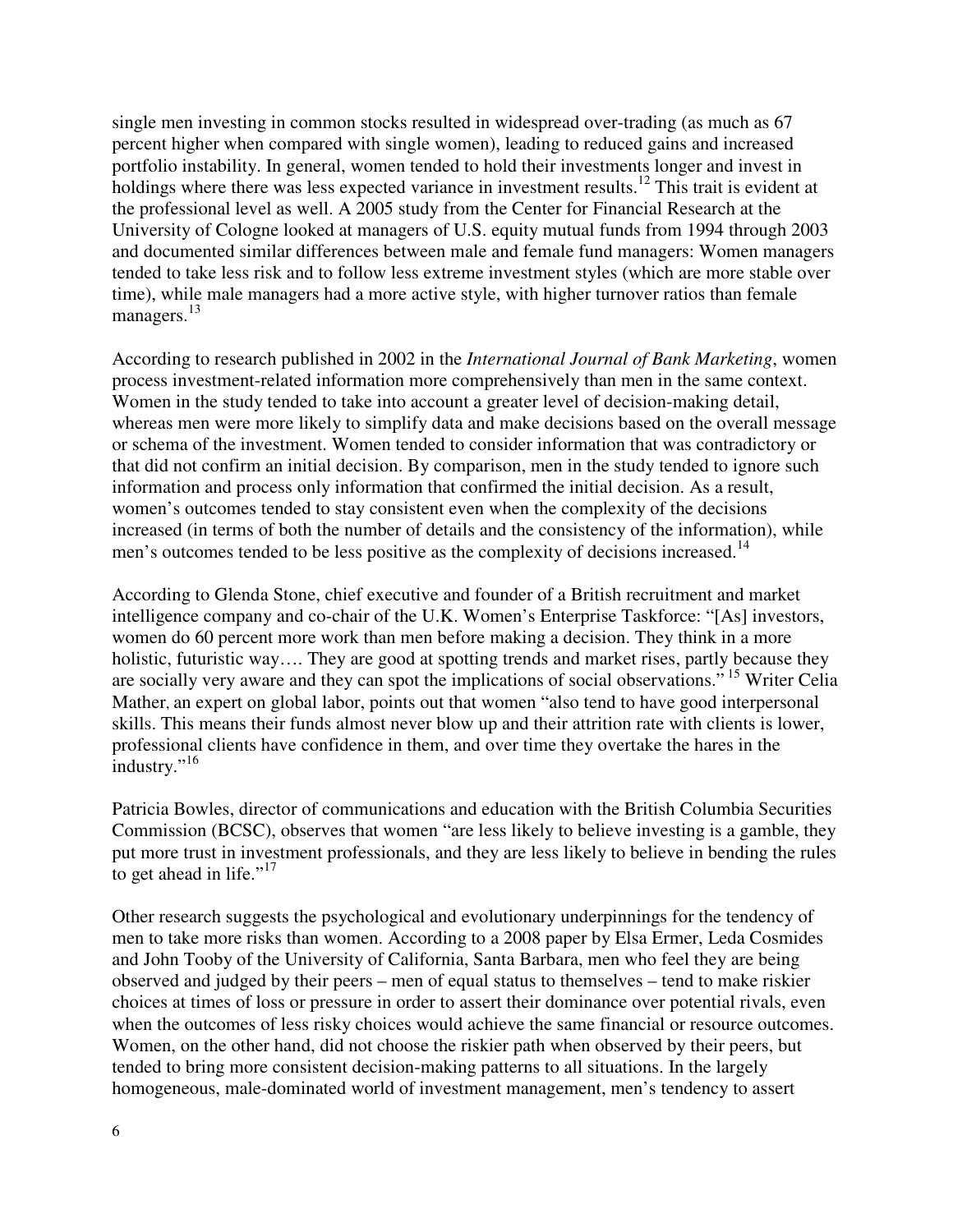dominance in aggressively risky decision-making is amplified and, in fact, helps explain the "group think" or herd mentality noted by so many in the recent financial crisis.<sup>18</sup>

A 2008 study of male traders by researchers at the University of Cambridge suggests a direct link between increased testosterone and a willingness to take risks, particularly following a series of profitable trades.<sup>19</sup> At the same time, the researchers found that levels of the stress-triggered hormone cortisol, which rises during periods of pronounced market downturn, may in fact prolong a downturn's length. Says Dr. John Coates, the study's lead author and himself a trader: "Rising levels of testosterone and cortisol prepare traders for taking risk. However, if testosterone reaches physiological limits, as it might during a market bubble, it can turn risk taking into a form of addiction, while extreme cortisol during a crash can make traders shun risk altogether."20

A recent poll conducted by Ignites Europe, a service of the *Financial Times,* reflects a growing appreciation for the potential edge women may have in negotiating volatile markets. According to the 2009 poll, most asset managers surveyed think women have an advantage over men in asset management, especially over the long term. Those polled pointed to the traits researchers have identified – "methodical, loyal and consistent" – to describe women's investment styles and applauded the consistency in the results of women-managed funds over one-, three- and five-year periods. $^{21}$ 

Other numbers seem to confirm the poll results. Launched in 2007, the HFRX Diversity Index published by Hedge Fund Research, Inc. tracks the (pro forma) performance of hedge fund portfolios managed by women and minorities in its Diversity Universe. The Index, which includes roughly one-half women managers, has returned 8.21% on average per year (pro forma) since 2003, compared with 5.98% for HFR's broader index (the HFRI Fund Weighted Composite). In the down market of 2008, the difference was dramatically greater: the Diversity Index returned -5.41%, compared to -19.03% for the broader index. In the first quarter of 2009, as the market struggled back, returns for the Diversity Index were up 2.79%, with the broader index returning just  $0.38\%$ <sup>22</sup>. In an industry driven by performance, this outcome should put to rest the long-held assumption that women are not as good managers as men and validates efforts to seek out the best women-run funds, particularly by institutional investors who have explicit diversity goals.

In another recent research project indirectly related to investment decision making, Michel Ferrary, professor of human resources at CERAM Business School in France, makes a direct correlation between the proportion of women in top management at a corporation and its stock price during a time of general economic downturn: "The more women there were in a company's management, the less the share price fell in 2008." Ferrary suggests that women managers tend to balance the risk-taking style of their male colleagues, a trait especially important in protecting profits in bad times.<sup>23</sup> "Feminization of management seems to be a protection against financial crisis. Currently, financial markets value firms that took less risk and are doing more stable business."<sup>24</sup>

Joe Keefe, president and chief executive officer of Pax World Mutual Funds, echoes Ferrary's observations about the traits women managers bring to the table. Keefe reports that by design three of Pax's six U.S.-based portfolio managers are women. According to Keefe, Pax has found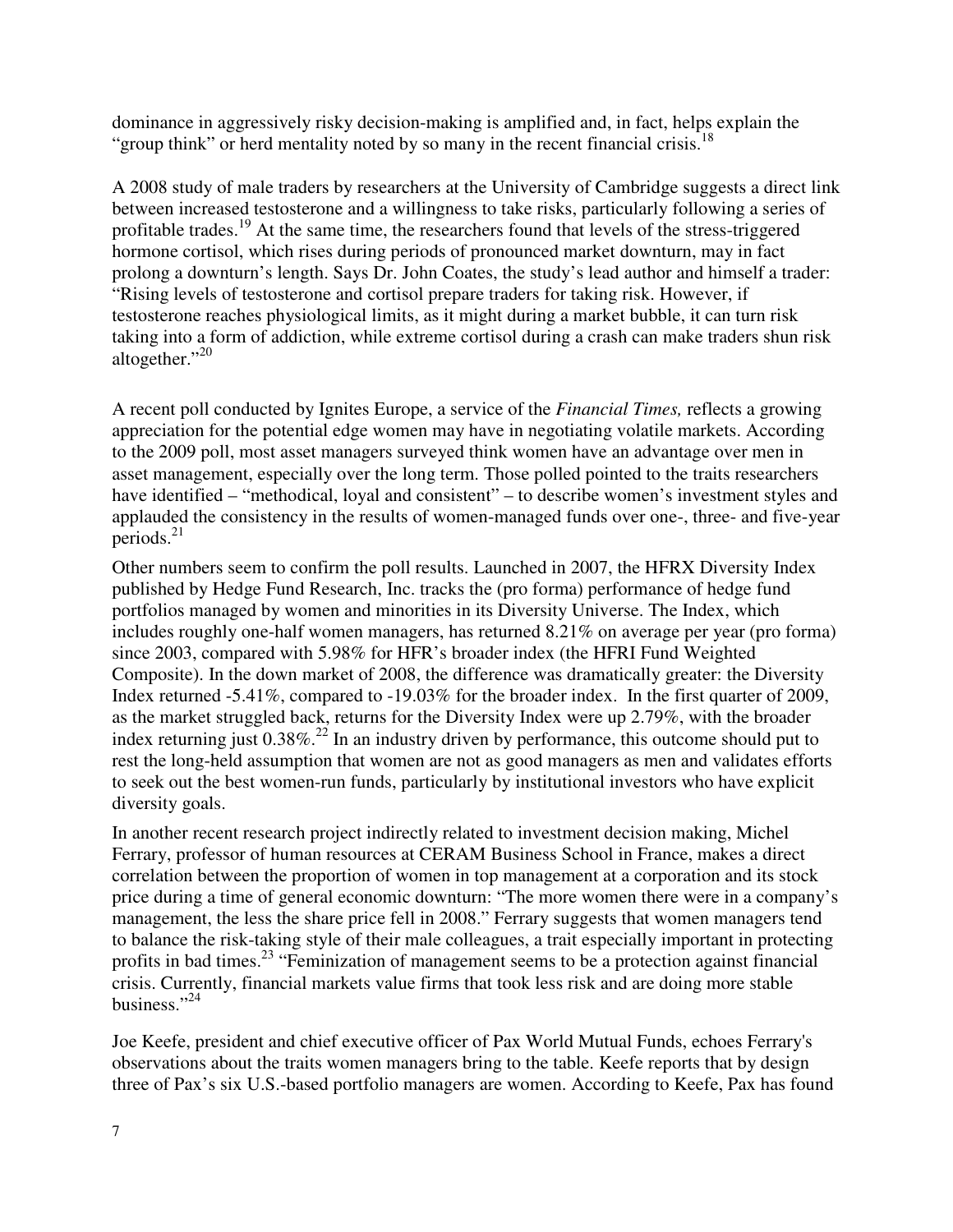that women give careful attention to risk, focus on the long term and often ask more penetrating questions than men in building their analyses.

While both investment styles in fact have their own disadvantages – conservative investing and low turnover can lead to loss of opportunities and a reliance on low return investments, while high turnover, greater risk tolerance and lack of style consistency tend to reduce long-term returns – the recent history of the market supports the argument that we need a diversity of styles. The tendency of many women investment managers to be more patient and consistent, as well as their tendency to examine more conflicting data when making investment decisions, adds a moderating effect to highly turbulent markets and may be especially significant during market downturns. *New York Times* columnist Nicholas Kristof made the same point in a column referring to the World Economic Forum in Davos, Switzerland, where "…some of the most interesting discussions revolved around whether we would be in the same mess today if Lehman Brothers had been Lehman Sisters. The consensus is that the optimal bank would have been Lehman Brothers and Sisters."<sup>25</sup>

In the aftermath of the implosion of so many big firms and funds, investors are indeed looking for a moderating force. They are demanding greater transparency, improved risk-management initiatives and a fundamentals-based investment approach. States Lori Krikorian, a former sales and trading professional with Citigroup and Goldman Sachs: "Up until now, the king of the game was outsized returns, with less attention paid to the actual risk taken to achieve those returns. Given the crisis, investors may indeed seek out lower risk, thereby lowering their return expectations, which could equalize the playing field between men and women portfolio managers."<sup>26</sup>

In fact, recent history confirms the potential benefits of including more women at decisionmaking tables when investment policies are set. In 1998, Brooksley Born, head of the federal Commodity Futures Trading Commission and a Wall Street outsider, lost her battle to draw attention to the dangers of the fast growth of unregulated derivative trading. Her adversaries were three Wall Street insiders: Federal Reserve Chairman Alan Greenspan, Treasury Secretary Robert E. Rubin and Securities and Exchange Commission Chairman Arthur Levitt, Jr., who all opposed discussion of possible regulation as a threat to the prospering markets. Born's voice was ultimately silenced, and she left the Commission in 1999. Discussion of the dangers of derivative trading – and of implementing possible regulation and oversight – would have to wait another decade before the cascading failures in the banking system drew our attention.<sup>27</sup>

#### **IV. Capital Punishment**

If women by nature have the capacity to be thoughtful money managers, one would expect that investors would gladly pay for such level-headed guidance. Yet despite the evidence, fund management remains generally the domain of men. Why?

The hedge fund industry offers perhaps the clearest picture of women's under-representation. How many of today's largest funds were initiated by women? Almost none. This is a particularly troubling statistic, since for the most part, managers tend to stay "for life" with the firms that they established. But it is also indicative of a much deeper problem.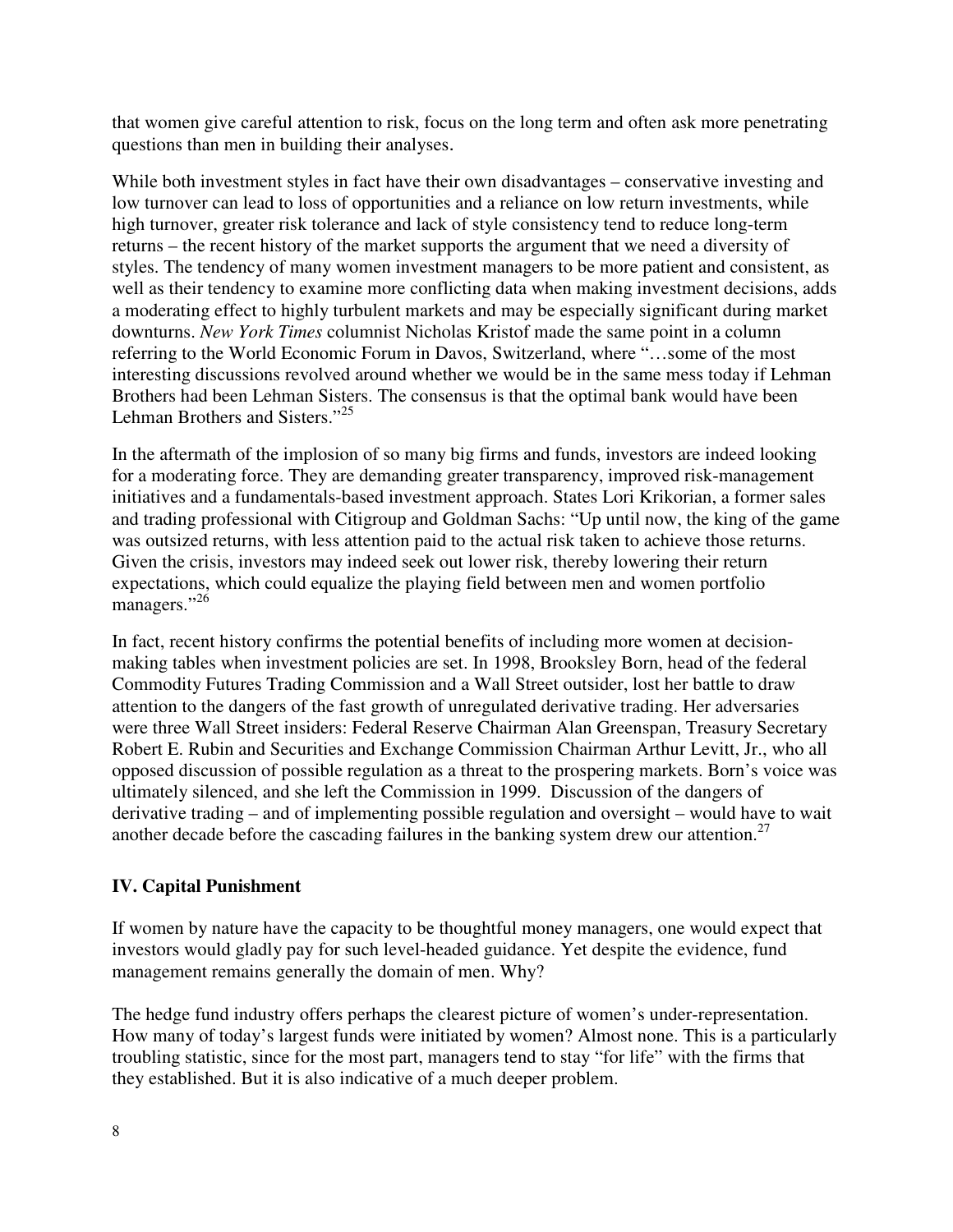During the startup phase, hedge fund managers typically require significant allocations of cash from external sources in order to get the ball rolling. Here women appear to be at a distinct disadvantage. According to data from Hedge Fund Research, Inc., women and minority managers reporting to HFR have, on average, comparable experience to and better returns than the average of all managers reporting; however, women- and minority-managed funds have considerably fewer assets under management than the broader group (\$73.7 million vs. \$308.2 million, respectively, on average).  $28$ 

In fact, statistics show that gaining access to capital in general is a greater challenge for women than it is for men. For instance, although women currently own nearly a third of all U.S. businesses, female entrepreneurs historically have received a disproportionately low share of available venture capital – as little as 4 percent, according to a Kauffman Foundation study, "Gatekeepers of Venture Growth: The Role and Participation of Women in the Venture Capital Industry." The problem, according to the study, is that the VC industry, like the hedge fund industry, is almost exclusively male-run. Women account for less than 10 percent of high level venture capitalists, a figure that continues to fall.<sup>29</sup> Since deals are often based on "personal" connections," women-owned startups are less likely to figure into the equation.

Even when investors would welcome investing in funds with women principals or managers, they often have trouble identifying them. "For investors whose mission is to craft the best possible portfolio of hedge funds, it is not uncommon for them to meet on average with 80 or 90 funds for every fund in which they invest," says Yumi Kuwana, founding principal of Cook Pine Capital LLC, which assists ultra high net worth families in assembling customized hedge fund portfolios. "The lack of a critical mass of hedge funds with women portfolio managers or ownership makes it a challenge to construct a portfolio that is broadly represented by women-led hedge funds."

In fact, women investors are often given short shrift. According to survey findings reported in *Money* magazine, "sales representatives at brokerages spend more time on advising men than women, offer a wider variety of investments to men and try harder to acquire men as customers."<sup>30</sup>

The result is that inflows to women-managed funds have been historically lower than inflows to male-operated funds. Alexandra Niessen and Stefan Ruenzi report that female-managed funds have an average annual inflow of 15 percent, while male-managed funds' average inflow is 29 percent.<sup>31</sup> Another study of mutual fund investments, undertaken between 1991 and 2000 and published in *The Journal of Financial Research,* looked at women and men managers who tended to have the same level of risk aversion, similar returns on investment and other comparable characteristics. Despite the similarities, the study's authors found that the amount of money invested in female-managed funds was significantly lower than the asset flows into malemanaged funds, especially in the first year of management.<sup>32</sup> Worse, inflow deficiency has a direct impact on a fund's rate of growth. According to Niessen and Ruenzi, the annual growth rate for a typical female-managed fund was approximately 17 percent less than that of a comparable male-managed fund. $33$ 

Ruenzi and Niessen are quick to point out that the lower inflows into women-managed funds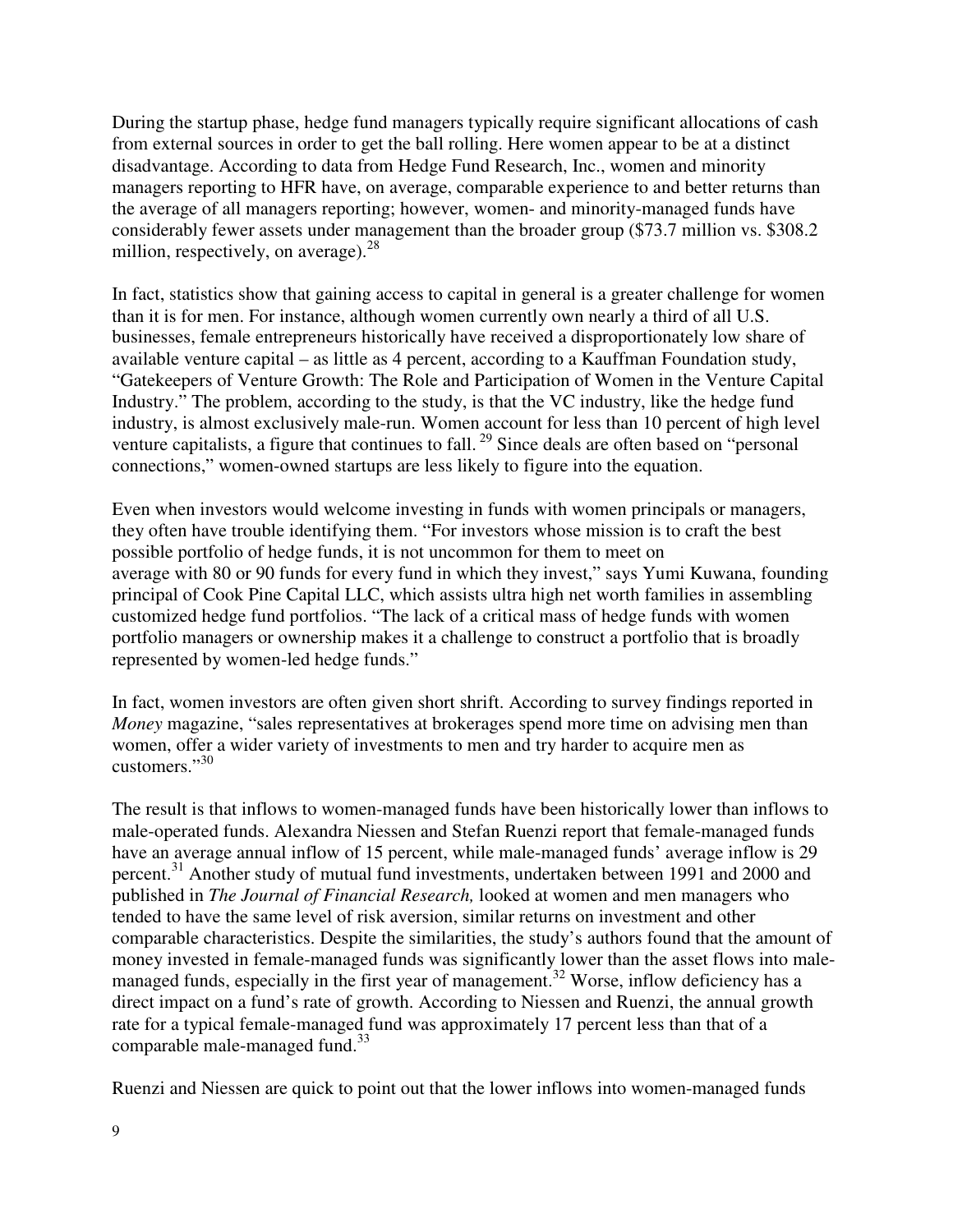might be a reason why there are so few female fund managers.<sup>34</sup> In other words, if the ultimate objective of a fund-management company is to maintain optimal levels of new net inflows, the persistent problem that women have obtaining investment capital is perhaps the most pressing issue in the quest to increase female representation in the fund industry.

The researchers found that most female-managed funds appear to be clustered within large, wellestablished fund companies that respond to employee and shareholder pressure as well as antidiscrimination guidelines. "Such companies are more likely to be sued in anti-discrimination lawsuits and also have a higher level of reputational capital at stake," state Ruenzi and Niessen.<sup>35</sup> Those companies also tend to draw from larger talent pools, establish more flexible work policies and create more support systems for employees – policies that tend to attract and retain more women.

In recent years, even hedge funds have come under increasing pressure from institutional clients, which typically require workforce diversity from the companies with which they do business. Kenneth J. Heinz, president of Hedge Fund Research, noted that "we saw a tremendous amount of interest from major pension fund sponsors and other institutional investors in an index that tracks the performance of minority- and women-owned hedge funds. We created the HFRX Diversity Index to provide these investors with a benchmark for understanding and analyzing the performance of these firms."<sup>36</sup>

Despite these signs of progress, gender stereotyping – including the perception that women are somehow not nearly as successful investors as men – is still a barrier to women's full participation. "There's something that prevents people from being totally comfortable about signing their money over to a woman...a lot of negatives are applied," says an anonymous fundof-funds manager. "With a man, for example, you might dismiss something as a bad day; with a woman it's seen as a sign of instability…women aren't seen as risk takers. Somewhere, buried deep in the psychology, is the notion that people don't trust us with their cash.<sup>"37</sup>

However, in the aftermath of the 2008 meltdown, the assumption behind that stereotype – namely that a different, more reasoned and consistent decisionmaking style is a disadvantage in fund management – must be questioned.

#### **V. Is the Pipeline the Problem?**

While there is no doubt that women have more opportunities and choices today than they did a generation ago, it is also true that relatively few women make it through the pipeline to the top of the industry. Without a hand reaching back down the pipeline to help pull women through as the pipeline narrows toward the top, they tend to drop out at each stage to pursue other careers where they find less resistance, more support and perhaps more meaning.

The narrowness of the pipeline has been the classic argument for almost all businesses facing challenges from under-represented populations. In the case of women in the financial services industry, the argument starts with young girls: "They don't like math; they opt out of the more quantitative curricula as they get older; and they don't go into math and sciences in colleges."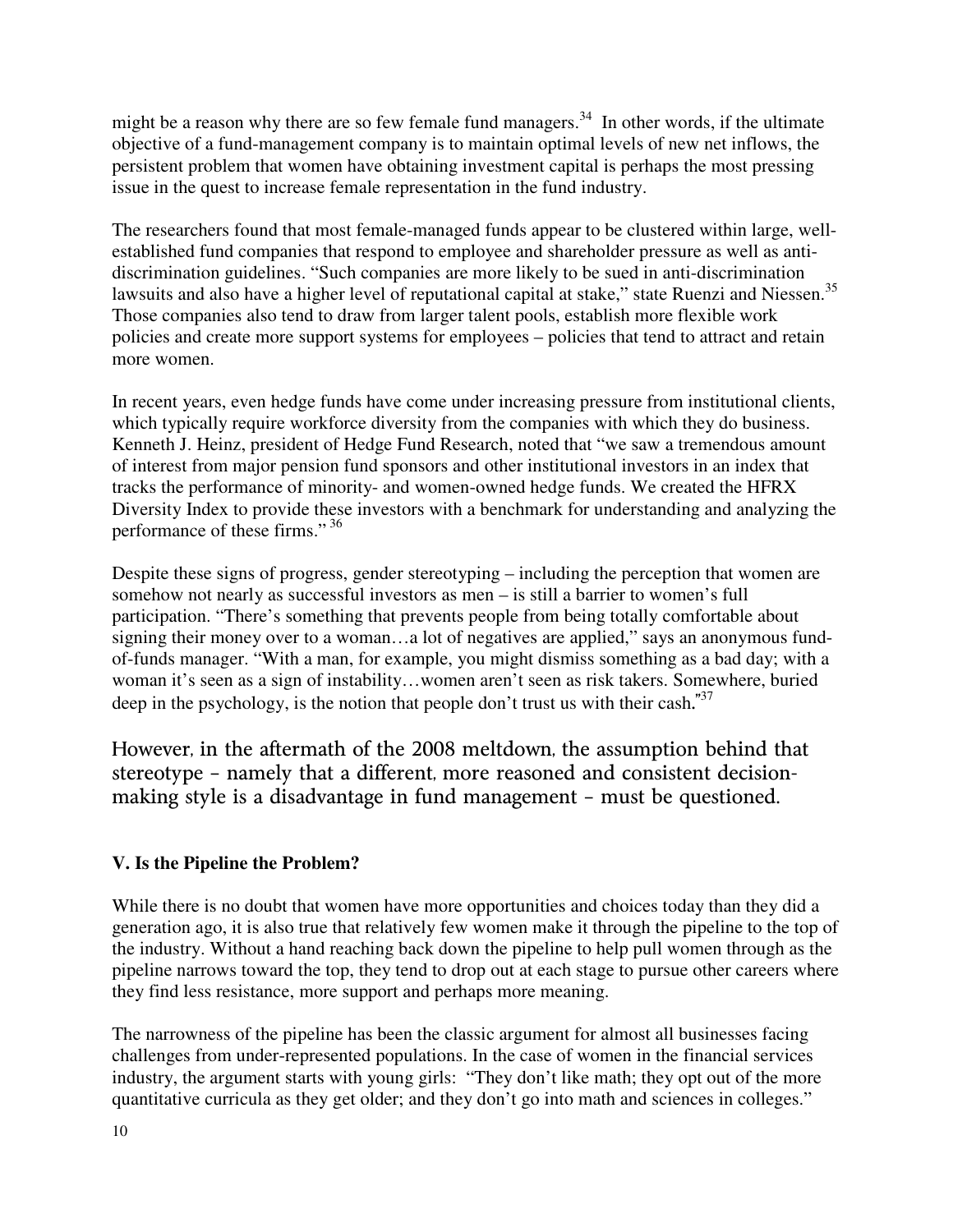The argument continues by pointing out the under-representation of women at trading desks and in business schools, investment banking and other related fields.

A 2002 study by Boston-based Simmons College School of Management, entitled "Teen Girls on Business: Are They Being Empowered," supports this argument. While nearly every teenaged participant indicated a willingness to join the working world, fewer than one in ten considered business a viable career path. Study contributor Connie Duckworth, head of the Committee of 200, a business leadership group, says such reticence stems in part from the ongoing belief among adolescent girls that business is exclusively "what men do."<sup>38</sup>

Those who agree that the problem is in the pipeline also cite such frustrating statistics as the number of women enrolled in MBA programs around the country, a figure that has remained fixed at around 30 percent for years, according to the Graduate Management Admission Council report "Motivations and Barriers for Women in the Pursuit of an MBA Degree."<sup>39</sup> The numbers are even worse at the top tier of business schools. According to Catalyst, a nonprofit organization that tracks the status of women in business, the percentage of women in the 20 most prestigious U.S. business schools is below 30 percent.<sup>40</sup> Mary Campbell, founder of EDF Ventures in Ann Arbor, Michigan, and president of the Michigan Venture Capital Association, says that women appear to be sidestepping programs such as graduate business and the hard sciences.<sup>41</sup>

In its own report examining potential pipeline issues, entitled "Balancing the Equation: Where are Women and Girls in Science, Engineering and Technology," the National Council for Research on Women found that girls and women "drop out" at every point of transition – from elementary and high school to college and graduate school and then on the professional level. This pattern has been largely attributed to the male-slanted culture that pervades the "hard science" fields, a culture not unlike investment banking.<sup>42</sup>

Fewer women in the pipeline mean fewer women on the frontlines, says Anna Nikolayevsky, founder and chief investment officer of New York-based hedge fund Axel Capital Management LLC. The fact that there aren't as many women who can be promoted from analyst to portfolio manager, for example, "leads to a gap in women starting their own funds," says Nikolayevsky.<sup>43</sup> Indeed, an Emory University study found that from 1995 to 2005, the number of women analysts actually declined, from 16 percent to 13 percent.<sup>44</sup>

Even women who seem destined for careers in fund management appear to be choosing other opportunities rather than entering the investment arena or accepting other positions in finance. According to research at the Wharton School of Management, less than a fifth of the women enrolled in Wharton's MBA program typically attend hedge fund presentations.<sup>45</sup> Axel Capital's Nikolayevsky has reported that barely 5 percent of the resumes she receives are from women.<sup>46</sup> Another woman who launched her own fund wanted to hire women but interviewed at least 12 men for every woman.<sup>47</sup>

The pipeline thus seems inadequate to provide the critical mass of women necessary to bring new thinking, diverse perspectives and different approaches to leadership levels in the financial services industry. With our economy in crisis, it is past time to address the fact that women, who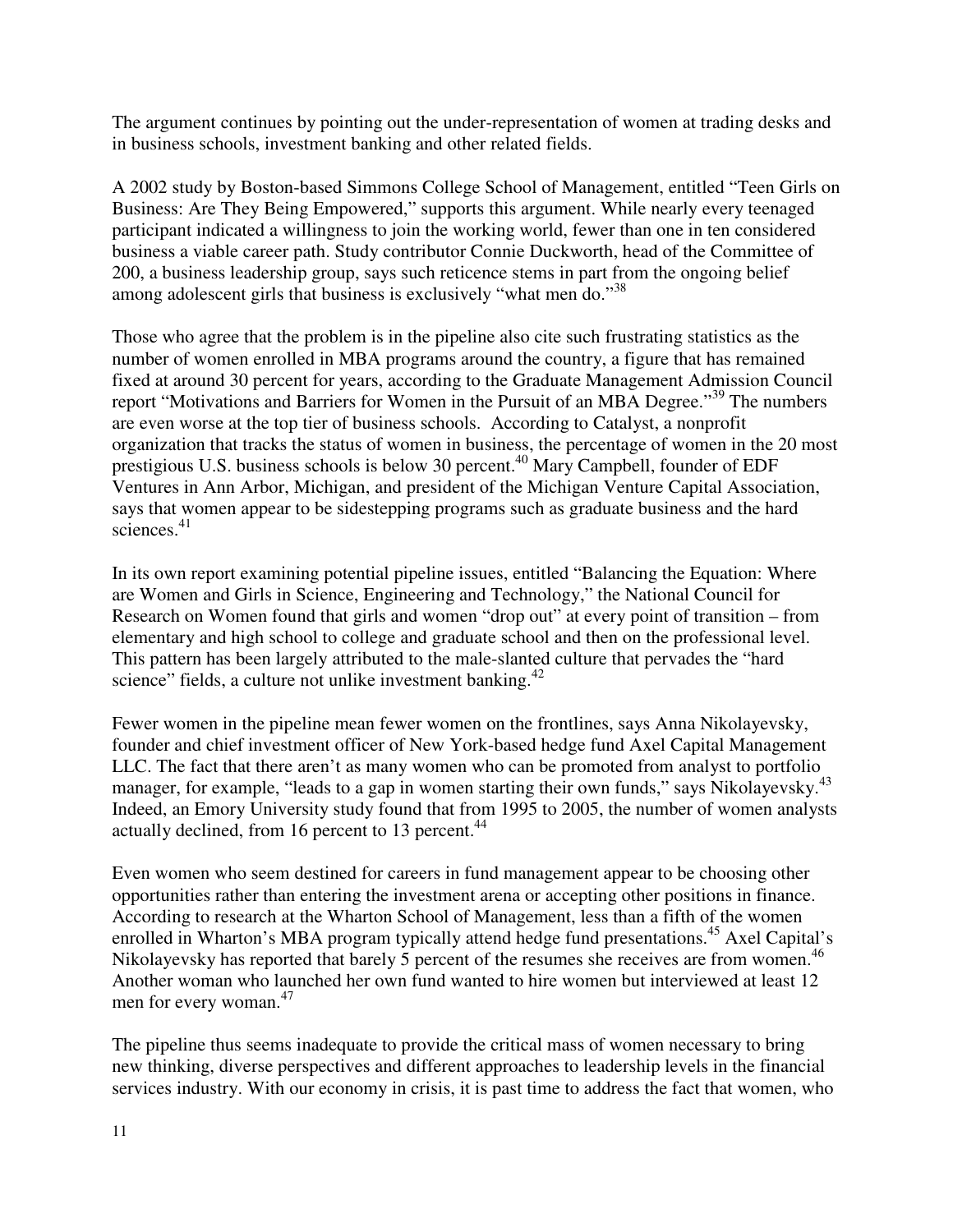represent more than 50 percent of our population, drop out at every point along the financial services career path. What strategies and structural changes are required to widen the pipeline and address the blockages, leaks and dead ends that cause so many women to opt out?

#### **VI. Barriers and Biases**

The negative impact of the stereotyping of women in the workplace was documented as long ago as 1977 in Rosabeth Moss Kanter's seminal text *Men and Women of the Corporation.*<sup>48</sup> In her work, Kanter observed an environment where few women did line work and filled key decisionmaking roles. Over 30 years later, many of Kanter's observations still hold true within the financial services industry. Today, women comprise nearly half of the country's entire workforce, yet only 21 percent serve as middle managers and an even smaller number have achieved senior management status, including just 15 percent of all senior executive, corporate officer and board positions, according to a 2001 Catalyst study.<sup>49</sup> In a 2007 *Financial News*  survey of women in the private equity industry, 75 percent of respondents said their gender made it more difficult for them to succeed.<sup>50</sup>

One problem, notes Catalyst, is the perpetuation of the age-old concept that "women take care and men take charge." Such ancient stereotypes make it all the more difficult for women to achieve parity, observes Judi McLean Parks, co-author of an unpublished 2006 study, "Skirting the Issues: A 'Green Ceiling' for Female Entrepreneurs?"<sup>51</sup> In a field that often involves risk, competitiveness, leadership and quick decision-making, women suffer from this stereotype, both in terms of being hired and advanced by existing firms and, as heads of publicly held businesses, attracting investment capital.

Referring to the difficulty that women have making the leap from CFO to CEO, *Entrepreneur*'s Sheelah Kolhatkar seemed to echo this theory: "In banking and finance, the CFO position is perceived as more of a support role – albeit a critical one – in which one keeps the books and deals with balance sheets and regulators, providing guidance to the CEO. (To some, the job fits into the age-old gender stereotype of women as keepers of the family checkbook.) Meanwhile, the traders and bankers go out hunting, risking the firm's capital and bringing in the revenues (or losses) that drive the business; they are the cowboys who ultimately fill the pool of future chief executives..."<sup>52</sup>

Another reason often cited for the lack of women in investment roles is that these positions are "extreme jobs" and, as such, demand long hours and travel. The 2001 Catalyst study revealed that nearly two-thirds of women believe that advancement in their firms depends upon putting their careers above their families and personal lives,<sup>53</sup> with a similar 66 percent of respondents in the *Financial News* survey noting that it is "possible but difficult" to raise a family and have a career in the private equity industry.<sup>54</sup> Many young women, observing the few women who are at the top, say "no, thank you" to the lifestyle – and, in fact, are not sure those are the models of success they want to emulate. While not every position in finance demands a fierce, allconsuming and inflexible work life, the high stakes and highly competitive nature of fund management – particularly if combined with the lack of camaraderie and negative attitudes toward working mothers – are enough to cause women to seek other opportunities.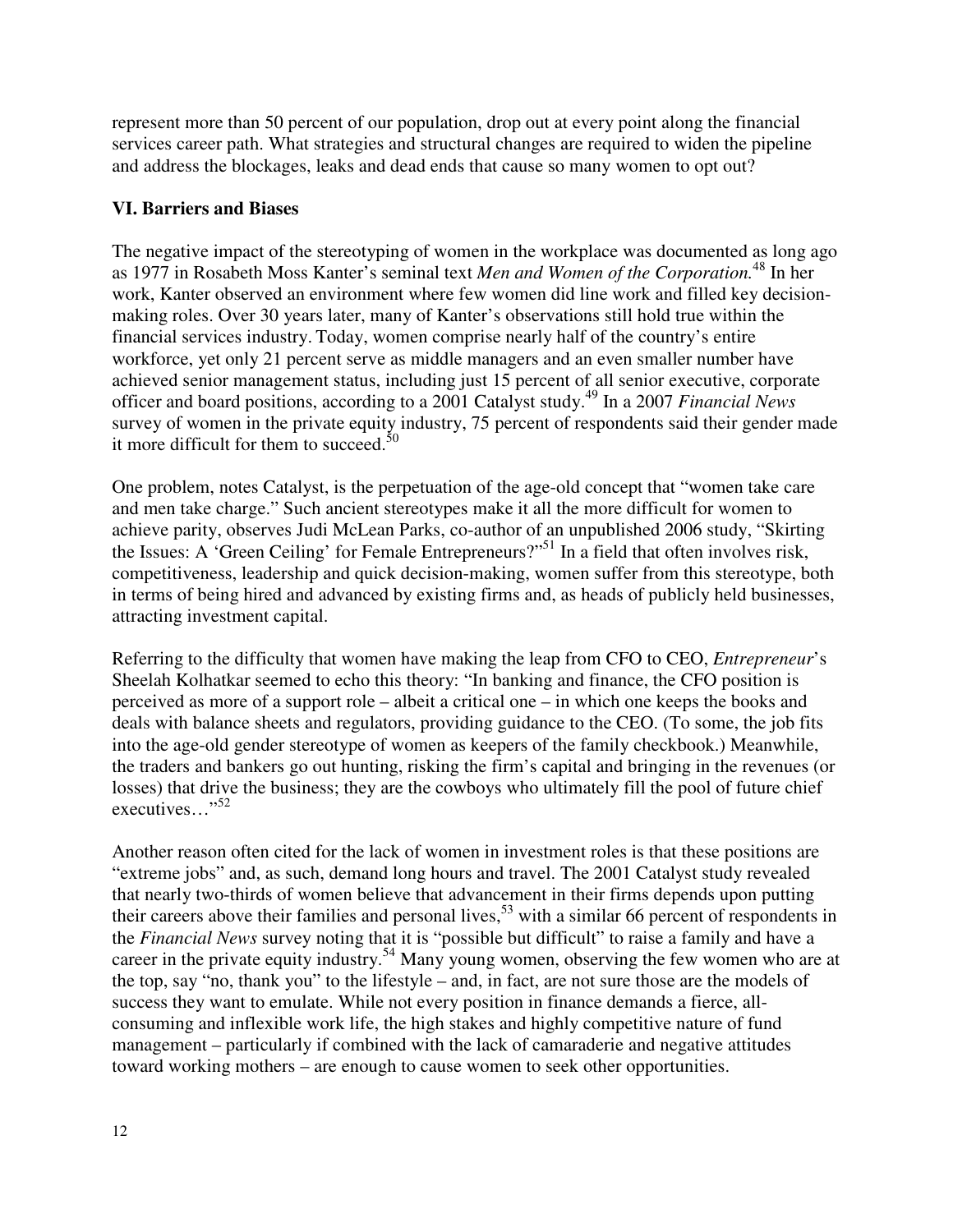Much can be extrapolated from a 2008 study entitled "The Athena Factor: Reversing the Brain Drain in Science, Engineering, and Technology," in which women were found to hit a "break point" in their mid- to late 30s, as career and family pressures collide.<sup>55</sup> The result: More than one in two women in science, engineering and technology (SET) quit their jobs. This syndrome is often exacerbated by a corporate culture that favors macho risk-taking and, in turn, encourages sexist attitudes, the report says. According to Sylvia Ann Hewlett, economist at the Center for Work-Life Policy in New York and the study's lead author, the research demonstrates that attitudes toward women in certain fields are in fact still stuck in the 1970s. Says Hewlett: "It has been a bit like a time warp. This predatory or condescending culture [towards women] was more common across the workplace 20 to 30 years ago but has somehow survived in an engineering, science and technology context."<sup>56</sup>

Hewlett calls on industries to take steps in order to prevent further attrition among women, particularly in those sectors with a high degree of "extreme jobs" that include exceedingly long hours and high-pressure travel schedules. She also advocates specialized career development programs that enable women to avoid the "fight or flight" phenomenon through career counseling, peer mentoring and other strategies.

Biases like those in SET exist in equal measure within the investment world as well. Indeed, a quick scan of recent financial discussion boards is telling: One male blogger noted that for numerous positions in finance "certain skills are required, like education and affinity to mathematics – which happen to be gender-specific," while another suggested that the lack of females in the alternative space would make it that much easier to compile a "Hottest Women in Hedge Funds" list.

One recent study concluded that these persistent biases have the potential to undermine efforts to achieve gender diversity within the financial sector. In "The Impact of Work Group Diversity on Performance: Large Sample Evidence from the Mutual Fund Industry," authors Michaela Bär, Stefan Ruenzi and Alexandra Niessen found that the average annual returns of mutual funds with mixed-gender management teams were slightly lower than those managed by either all women or all men.<sup>57</sup> The researchers cited an environment that is inherently inhospitable to women, resulting in "decreased within-group communication and negatively affecting performance."<sup>58</sup> This situation can be remedied, however, if "the share of women employed actually rises to a level where women are not a salient minority," according to the authors.<sup>59</sup>

Another factor might well be the attitude many women have toward money. They tend to see amassing great wealth not as an end in itself but as a means to achieving other goals. "Men will use money for power, women use it for more concrete and practical purposes – to buy a home, provide an education for their children, purchase a car," says Muriel Siebert, the first woman to buy a seat on the New York Stock Exchange and founder and chief executive of Muriel Siebert & Company. Jacki Zehner, the first female trader to be made a partner of Goldman Sachs, shares this view: "I know for me and for many successful women I know, once we have hit a certain threshold of wealth, we say 'enough.' I have enough to provide for my family and to give generously, so let me use my time in service to the world, not just to my personal bank account."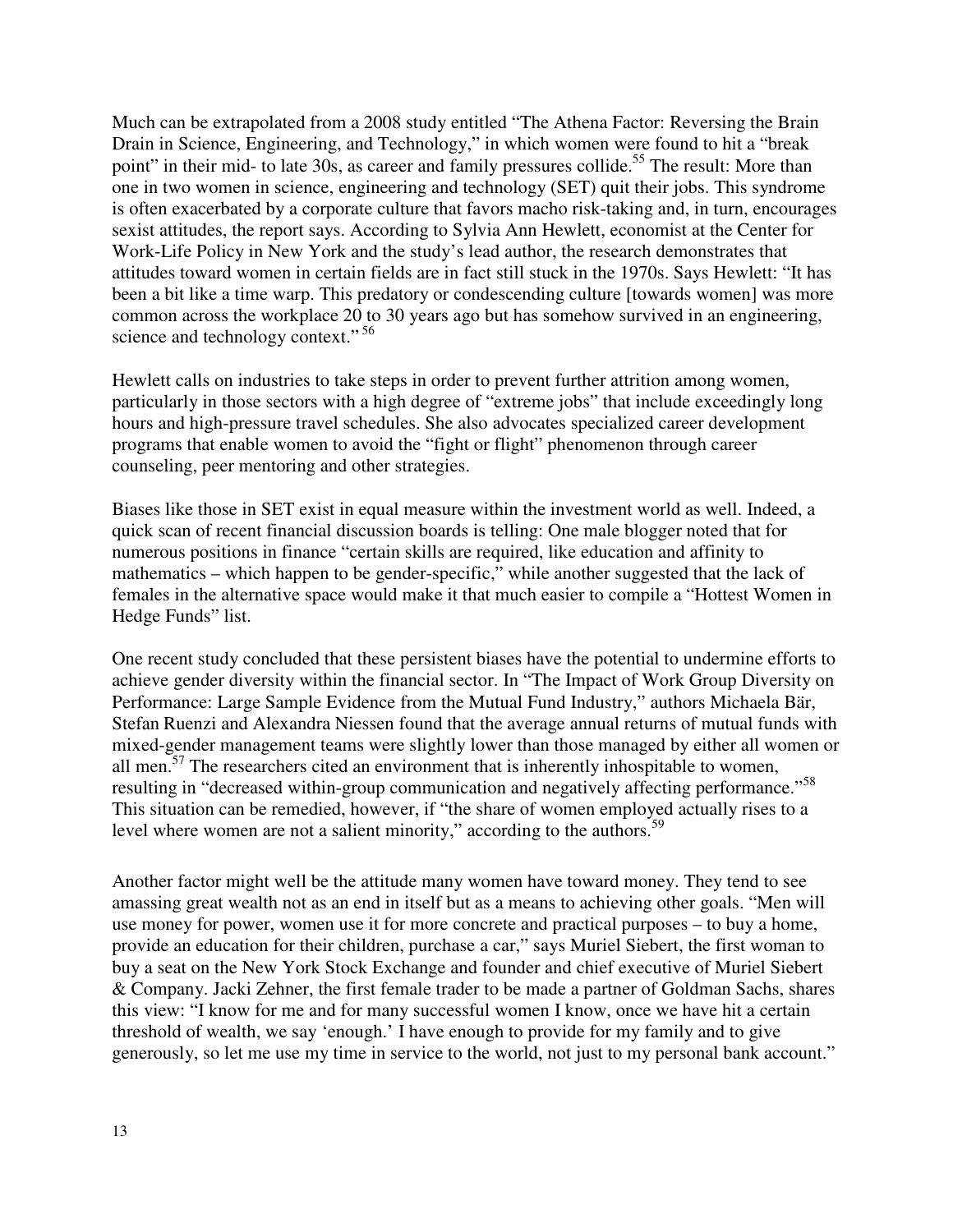Zehner does acknowledge, however, that it is critically important for women to stay in the game if they truly want change to happen. "There is a price to be paid when women leave," she says. "Although it might be the right decision for any one woman, the cost for women in general is high. We will not know what women's leadership looks like until we reach critical mass, and we are a long way from that in the financial services industry."

#### **VII. Networks Needed**

It is impossible to overstate the importance of networking in the financial services industry. It is a mechanism for attracting and retaining clients, building collegial relationships and developing new opportunities and valuable alliances. As Sheila Wellington, clinical professor at New York University's Stern School of Business and a former president of Catalyst, states: "The insights, connections and vital career help that come from networking cannot be overestimated. Informal networks are doubly important for women, many of whom think that burying their heads in their work is what matters most. It isn't."<sup>60</sup>

Yet women have historically struggled to gain access to prime formal and informal networking opportunities within the field, and this exclusion has acted as a barrier to their participation in their firms. A recent sampling undertaken by the London-based firm Hanson Green showed that 50 percent of women hedge fund managers believe they were held back by their gender. One anonymous senior woman reports: "There is a persisting 'clubby' environment, where maleorientated contacts such as clubs, associations, etc., are central to promotions."<sup>61</sup> While legal and cultural pressures have led to some changes within traditional financial services companies, lack of regulation in the hedge fund space has helped maintain the status quo there.

Moreover, because such small numbers of women have moved into senior financial services positions, they do not have deep experience in developing on-the-job networks they can readily call on to advance their careers. Linda Basch, president of the National Council for Research on Women, reports that in the current Wall Street crisis, members of the Council's Corporate Circle are seeing men market themselves as a team to new companies, while women tend to move from one company to another as individuals.

Recognizing the need for more accessible networking venues, women have begun to join together to provide specific networking and growth opportunities for themselves and other women. 100 Women in Hedge Funds (100WHF) was founded in 2001 to leverage the collective expertise of a small group of established women within the hedge fund industry to encourage and prepare more women for success in the field. Today, with over 10,000 members globally, the practitioner-driven organization sponsors industry education events around the world, as well as professional development sessions targeted at both junior and senior practitioners. They also encourage philanthropic involvement of their members through annual galas in New York and London, and other fundraising activities in the US and Europe.

Since its inception in 1997, Janet Hanson's 85 Broads, originally designed to pool the collective talents of Goldman Sachs alumnae, has targeted women who currently work or are seeking employment in the financial world and provides opportunities for networking and working together to develop strategies for advancing women in the field.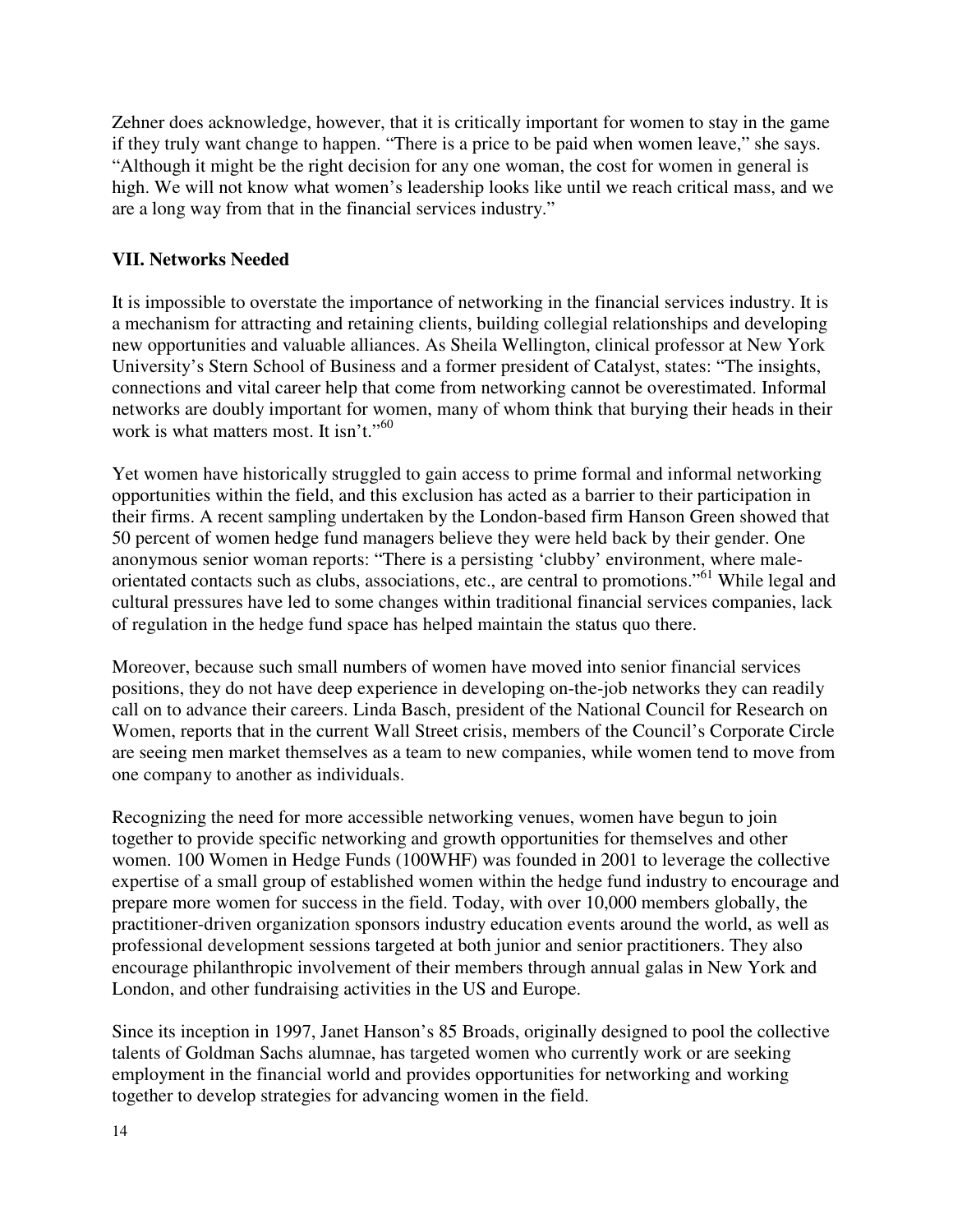The Corporate Circle of the National Council for Research on Women is another forum for expanding women's opportunities. The Circle brings experts from the Council's network of women's research and policy centers together with women and men in leadership positions from the corporate sector to share best practices and the latest research on such issues as retention of top talent, maintaining global competitiveness, and the impact of flex practices, changing demographics and cultural contexts on business productivity. In late 2008, as the economic crisis deepened, the Corporate Circle began exploring the implications of the absence of diversity at key decision-making tables in the financial sector, an absence that, according to former Lehman Brothers executive Anne Erni, contributed to a "group think" mentality that fed the crisis. Circle members identified three factors as central to group think: directive leadership, homogeneity among decision makers and isolation from outside information. The question this analysis raises, says Linda Basch, is whether greater diversity among key decision makers, and in what numbers, could have prevented the fall back to the exclusionary singular model that has predominated and fueled the widening crisis.

Networking organizations such as the Council's Corporate Circle or 100 Women in Hedge Funds serve as lifelines, connecting professional women and supportive men within the field, expanding networks and breadth of knowledge while providing mentoring and role model possibilities. They also raise the visibility and impact of women in the industry.

In other fields, the impact of these kinds of initiatives has been considerable. Just five years after launching a vigorous campaign to recruit and retain more women in its male-dominated computer science program, Carnegie Mellon University more than quadrupled the number of women enrolled.<sup>62</sup> Similarly, Duke University actively recruited a woman dean of engineering and as a result dramatically increased the number of women engineering faculty, students and department chairs.<sup>63</sup>

However, even as they applaud the development of women's networks, some insiders caution that it is not enough for women to huddle together in these "women's spaces." Women cannot set up exclusive networks without marginalizing themselves even more, so they must use those networks as tools to broaden connections with men as well as with each other. In fact, most women who have succeeded at senior levels in the field developed effective relationships and networks with key men in their companies who supported their advancement.

#### **VIII. Money Is Power**

In their investments and philanthropic decisions, women of means are increasingly recognizing the potential power of their money. They are beginning to take responsibility for the impact of their personal investment decisions in creating the change they want to see in the financial sector and the larger society. And with women accounting for half of the country's entire investment wealth, financial institutions are also starting to recognize their importance as clients and investors.

There are a number of examples of women beginning to leverage their financial power. In 2002, Ann Kaplan, a former Goldman Sachs partner, co-founded Circle Financial Group (CFG),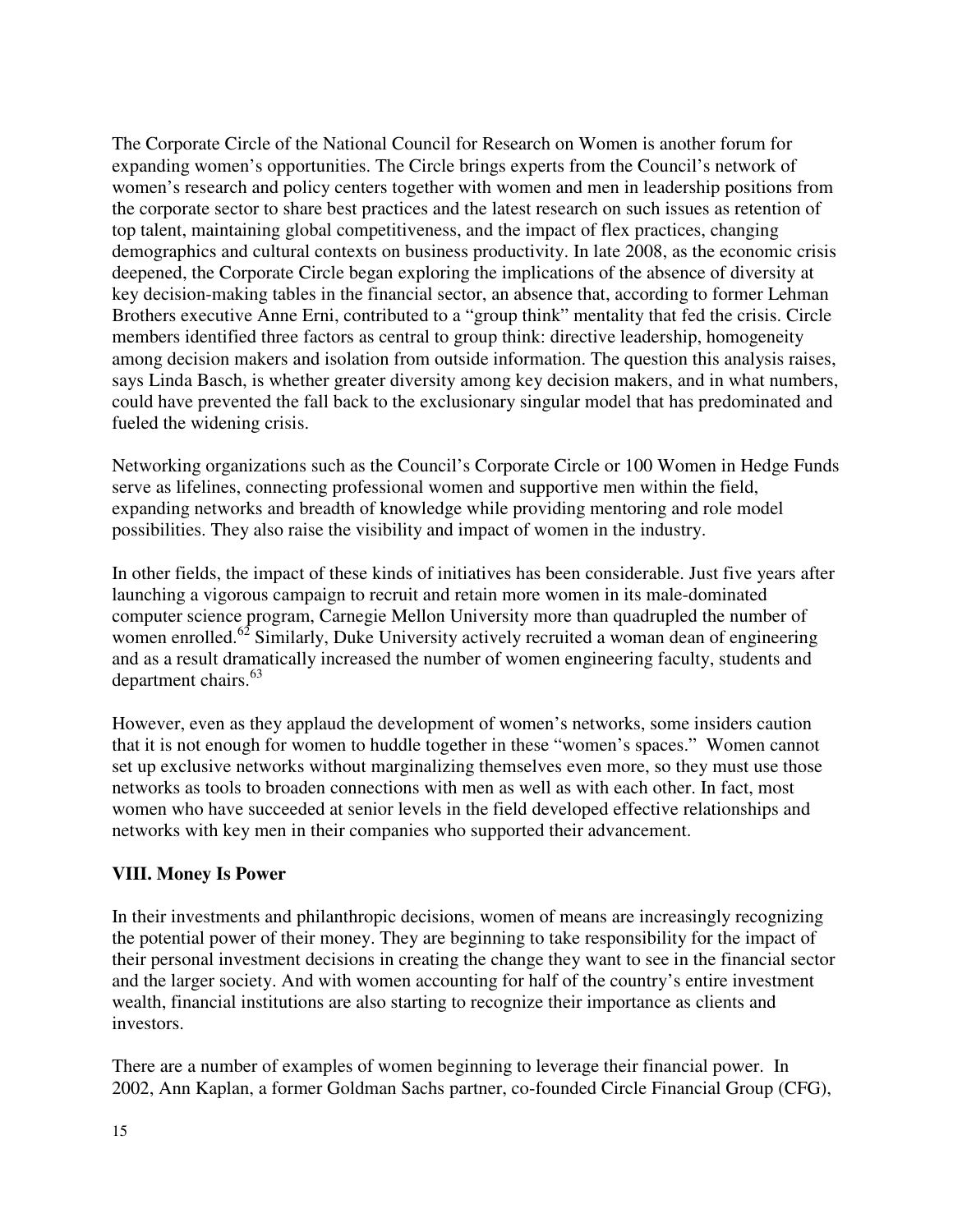a collaborative wealth management platform for women, whose mission is to provide members with the information, framework, tools and discipline for setting and working toward their financial and philanthropic goals. The idea is that CFG does not simply help organize the investor's financial life but has the goal of leveraging the power of the group to create more impact in several venues. According to Kaplan, "The goal of Circle Financial Group is to leverage the combined knowledge, resources and access of its members to ensure that women play a more impactful role in the financial markets, public arena and philanthropic community." 64

In 2006, Maria Chrin, another Goldman Sachs alumna and a co-founder of Circle Financial, launched Circle Wealth Management, a registered advisory firm, to fill the distinct needs of women investors. Says Chrin: "We are in the midst of a wealth revolution where women demand control of their financial matters and seek an empowering wealth management approach. Fulfilling the needs of these investors requires more than just a marketing campaign targeted at women. It requires an objective model based on trust that is product-free, collaborative and understanding of the specific requirements of each client."<sup>65</sup>

In 2005, financial services veteran Stephanie Hanbury-Brown, formerly of J.P. Morgan, launched Golden Seeds LLC, an organization that invests in women-owned and -run organizations. It provides women entrepreneurs with key business development and networking strategies while also encouraging women to act as "angel investors," with the goal of transforming these startups into million dollar operations.

Women are also beginning to work on a global scale. For example, as portfolio manager for Pax World Women's Equity Fund, Sujatha Avutu scours the market in search of companies whose internal programs and policies promote women's economic development and advancement.

Another positive example is the development of networking endeavors aimed at encouraging high net worth women (and their male allies) to invest in women-run funds, with the ultimate goal of seeking solutions to barriers encountered by women and minorities. For example, Helen LaKelly Hunt launched Women Moving Millions, in partnership with the Women's Funding Network (WFN), a consortium of 143 women's funds, to solicit major contributions of \$1 million or more from women of wealth for philanthropic and change-oriented causes. As of May 2009, Women Moving Millions has raised over \$170 million, surpassing their original goal of \$150 million, a particularly impressive feat in the current negative economic environment.

### **IX. Change Can Happen**

Though vastly outnumbered by their male counterparts, a number of women have had real track records of success and secured a place in the exclusive world of fund management. We can look to these women as models and trail blazers for others who would like to emulate their successes in the new investment context that is emerging from the ruins of the crisis.

In the U.K., Leda Braga is the president and head of systematic trading at BlueCrest Capital Management, where she established and manages the BlueTrend fund. With about \$7 billion under management, it is one of the highest performing hedge funds in the world, with strong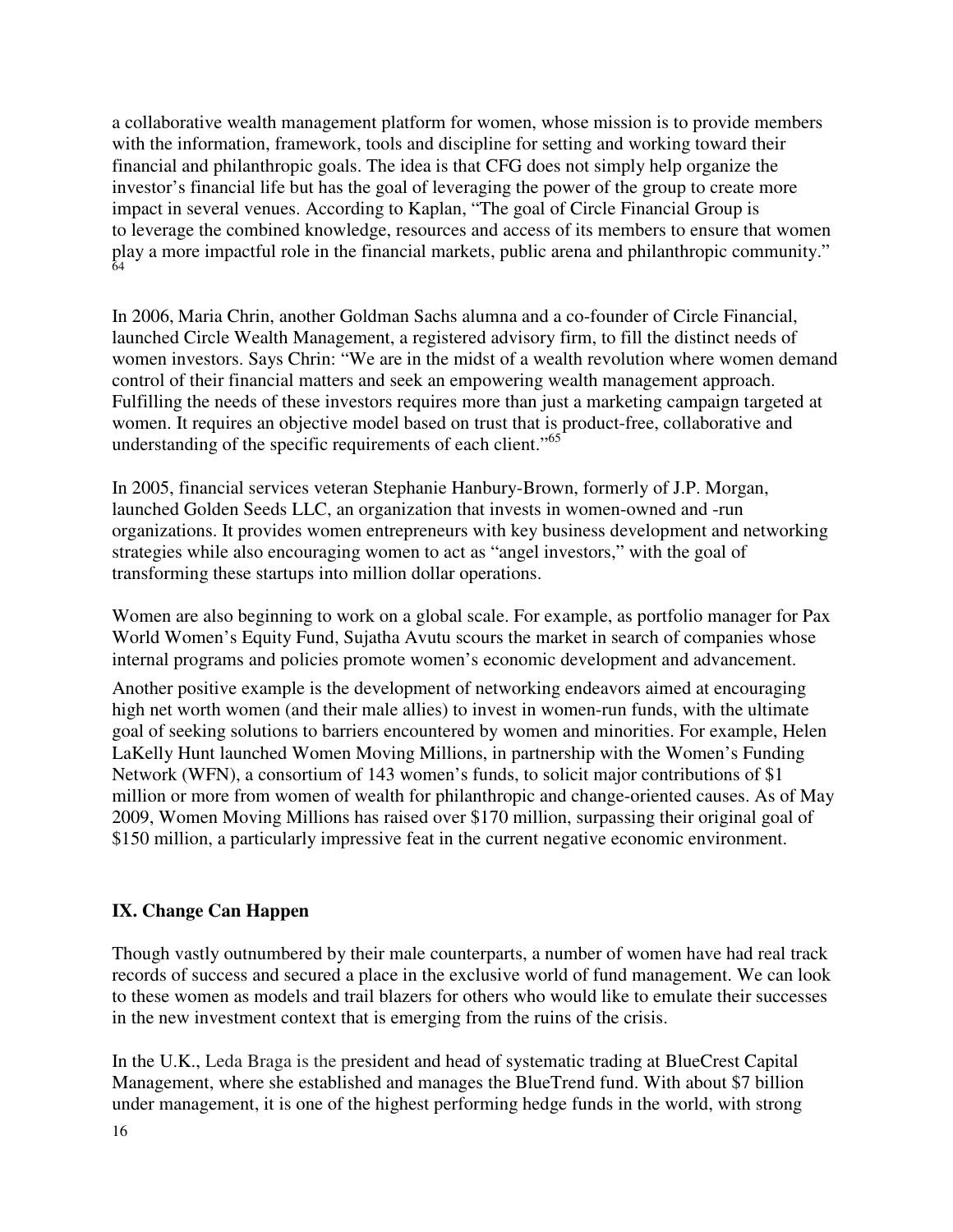returns even in this down economy.<sup>66</sup> Also from the U.K., Margaret Lawson, a mother of five, runs the highly successful Edinburgh-based Scottish Value Management Fund. In New York, Renee Haugerud is founder, managing principal and chief investment officer of Galtere Ltd., one of largest women-owned hedge funds, with assets under management estimated at \$2.5 billion. San Francisco-based Meridee Moore founded Watershed Asset Management in 2002 and now manages approximately \$1.3 billion in discretionary capital for institutional investors, primarily endowments and foundations.

The portfolio picks of such managers as Karen Finerman (Metropolitan Capital Advisors), Jane Siebels (Green Cay Asset Management), Nancy Havens (Havens Advisors) and Jamie Zimmerman (Litespeed Partners) helped make up the HFRX Diversity Index, which tracks the returns of firms owned and operated exclusively by women and minorities. Among a number of other successful women are Traci Lerner, founder of Chesapeake Bay Partners; Marcia Page, founder and partner at Varde Partners; and Jennifer Pomerantz of Highbridge Capital.

At Chilton Investments, a hedge fund firm with assets of nearly \$8 billion as of August 2008, women hold three of the five seats on the Executive Committee. The company has had a long commitment to including a significant number of women on its staff, particularly at leadership and manager levels.

The acknowledged "first lady of social investing," Amy Domini, founder and CEO of Bostonbased Domini Social Investments, has used her Domini 400 Social Index (the first index based on social-screening factors) – and her avoidance of "sin stocks" such as alcohol and weapons companies – to good advantage, meeting or exceeding long-term Standard & Poor's performance benchmarks. "Through our surveys, we keep hearing how people love the idea that they can make a difference in the world and at the same time be a financial steward for their family's future," says Domini. "I think it's a real elegant solution."<sup>67</sup>

Pomegranate Capital, which operated from 2006 through 2008, was a fund of funds that invested exclusively with hedge funds operated by women. Pomegranate was launched by Susan Solovay, a former institutional broker with E.F. Hutton, to take advantage of a perceived market inefficiency: the difficulty women hedge fund managers have attracting investment capital, notwithstanding stellar investment track records. In a business that is notoriously male-oriented, Solovay managed to identify over 300 women-managed funds from around the world, with strategies ranging from long/short equity and special situations to arbitrage and global macro. In discussing what led her to open Pomegranate, Solovay said: "At that time, I came across a number of women managers who had excellent returns, great historical performance and, above all, available capacity – in fact, based on what I was seeing in the market, all of them should have had much more capital than they were working with."<sup>68</sup>

This same argument has made its mark in other regions of the world. According to New York University professor and consultant Stephen Brown, investment management companies in Australia and, to a lesser extent, Japan and China appeared to be hiring a disproportionate number of senior female executives, in the process "taking advantage of the large pool of highly competent female talent underutilized elsewhere."<sup>69</sup>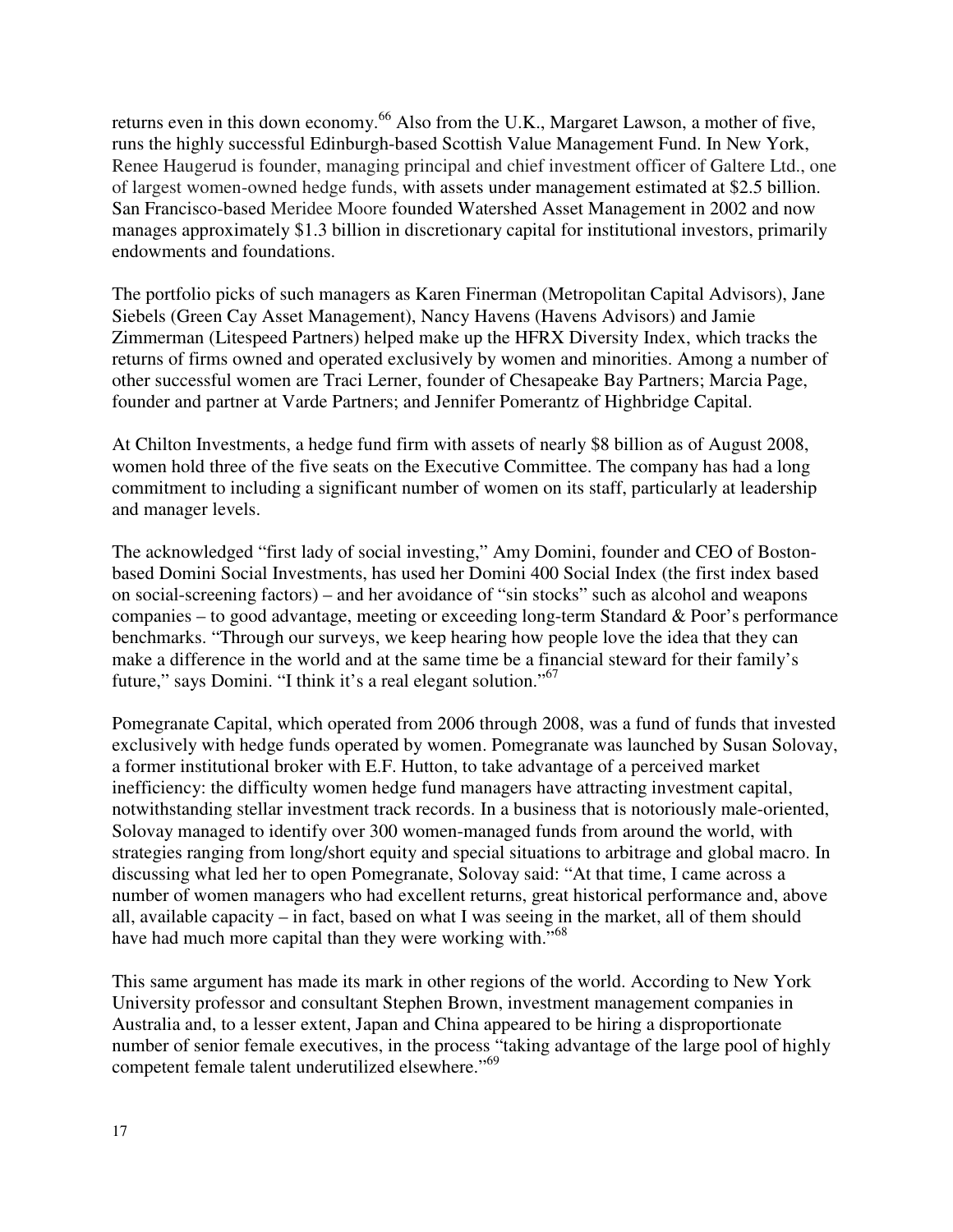Of course, Western countries will have to follow suit. Axel Capital's Nikolayevsky believes that "over the long term, capital is gender blind and will be allocated according to merit. As more examples are set and more women enter analyst ranks, this difference [between the amount of money managed by men and the amount by women] should lessen."<sup>70</sup> Or, as Gena Lovett of Alexandra Investment Management LLC put it in January 2009 at the Annual Rainbow PUSH Wall Street Project's Economic Summit: "The only color we're interested in is the color green."

#### **X. Solutions**

The first step in seeking solutions to any problem is the realization that a problem exists. With the current economic meltdown, problems in the financial services sectors are front page news. The search for solutions has become a loud national call for comprehensive structural change in the industry and in governmental regulatory mechanisms as a whole. This crisis thus provides the opportunity – and the imperative – for fundamental change within our systems and among the individuals who work in and lead our financial services sector.

As part of the discussion of the challenges ahead, the National Council for Research on Women challenges corporate and financial leaders, policy makers and governmental regulatory and oversight agencies to create deep change in the structure, culture and practices of the financial services industry.

*1. Recognize and address the complex interconnected and global nature of this crisis.* This is a crisis that reveals in stark outlines the interdependence of the private and public sectors, of the Wall Street and Main Street economies and of national and international institutions. It has undermined our trust in our financial system, called into question aspects of our free market system and renewed calls for a more responsible form of capitalism. This is not a time to restrict the pool of leaders, decision makers and administrators to a thin sliver of our population. We must draw on expertise and talent from the full range of population – women as well as men – impacted by this crisis.

*2. Adopt a critical mass principle.* Strive for broadly representative leadership in financial services, including executive, officer and board levels. Research in related fields has shown that with a critical mass of women in leadership roles, "magic seems to occur" in terms of changing the dynamics, decision-making process and culture. Women bring new perspectives and consider different issues while making decisions, and they tend to use a more collaborative leadership style, increasing win-win problem solving. At the same time, they are also more likely than men to ask tough questions and ask for more detail and substantiation.<sup>71</sup> Increasing the number of women at the top is the right thing to do *and* the smart thing to do – for individual institutions and the industry as a whole.

- Convene a group of industry leaders including women to determine what a specific "critical mass principle" for women in the financial services industry needs to look like, including quantifiable criteria, benchmarks and guidelines for developing adequate numbers of women at all leadership levels to have an impact on decision-making.
- Draw on the lessons and strategies from research on similarly male-dominated fields, such as electoral politics and science, math and engineering, to begin to change the underlying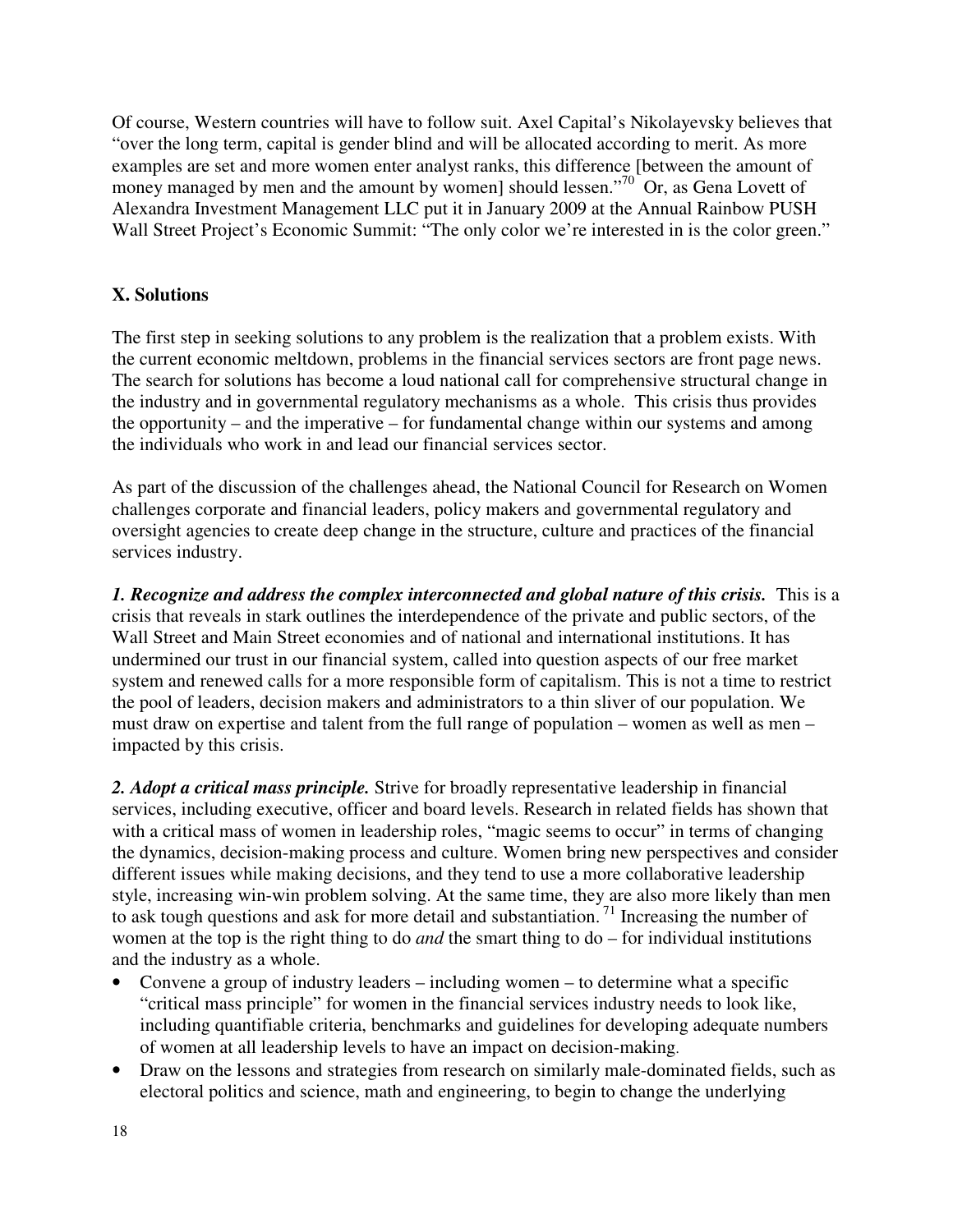culture and ultimate patterns of behavior and decision-making in the field.

• Develop critical mass principles to ensure significant representation from other underrepresented groups.

*3. Put money where it matters.* Address one of the major impediments to women in fund management and other entrepreneurial fields – that is, the lack of capital flow.

- Require that those who make investment decisions on behalf of institutional investors such as pension funds or endowments seek out investments and investment managers that represent more diverse perspectives and experience as well as superior risk-adjusted returns.
- Encourage women and men of means to use their wealth as a force for change by investing in women-managed funds and/or women-friendly companies.
- Identify and create visibility with more advertising and media coverage for successful women-managed funds.
- Highlight research that shows that women-run funds and businesses tend to have results comparable with men-run enterprises when the playing fields are level, so more investors consider a woman manager or woman-owned equity for investment.
- As customers and shareholders, exert pressure on companies to implement investment policies that support diversity.

*4. Require greater transparency and accountability.* Most experts are already pointing to the need for more reporting and more governmental regulation and enforcement in financial services, especially in hedge funds and other arenas that have been largely unregulated. Gender equity and greater diversity at all levels of the field should be part of that discussion.

- Require registration of and reporting about fund managers, including those in hedge funds, so that the diversity of the field is visible and can be addressed.
- Require transparency about fund performance and fee structures so that regulators and investors understand the real risks and outcomes of investments.
- Enforce fairness-in-employment laws across the whole sector, and ensure that nondiscrimination language is put into any new fund regulation policies that are drafted.
- Ensure that the leadership and staffs of regulatory agencies are diverse and include a diversity of perspectives and experience. The revolving door between Wall Street and regulatory agencies limits the infusion of new ideas and perspectives and gives the impression, at the least, of lax oversight and enforcement.
- *5. Expand the pipeline.* All roads leading to careers in finance for women should be widened.
- Provide more support and encouragement for girls and women in elementary, high school and higher education to pursue math, science and technology studies at the highest levels, and address the conditions that lead girls and women to drop out of those fields at each stage of their education. Research has shown that addressing climate issues, reforming curricula and implementing strategies to make classes more "girl-friendly" improve educational results and retention in those crucial fields for all students. In particular, classes that emphasize group learning, link academic work to social goals and encourage individual achievement over competition increase academic success.
- Make career paths in financial industries more visible and appealing to high school, college and graduate students, who in general do not consider them for their future.
- Shine a light on successful women in the field to create role models and call attention to the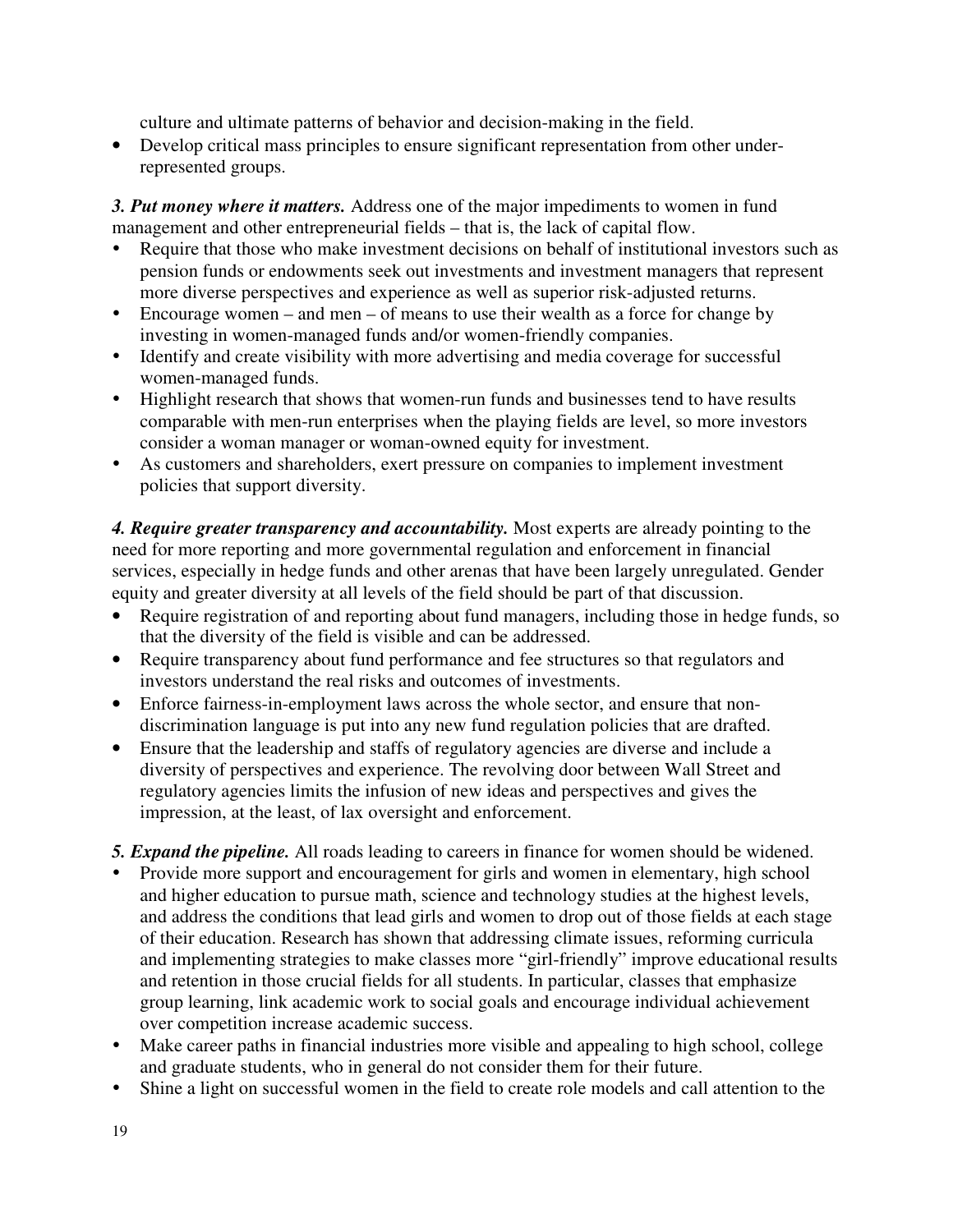excitement and rewards of a career in fund management.

- Provide mentors, boot camps, information about educational and experiential requirements and other kinds of support to prepare women for careers in financial fields. In particular, emphasize the importance of math and physics to high school and college students as a path to lucrative and rewarding careers.
- Address issues in MBA programs that have kept the enrollment of women at less than one third of the total, and provide counseling and encouragement for women to consider financial services as a career.
- At the professional level, apply the lessons learned in other industries and draw on the best practices developed by diversity professionals to recruit, train and retain top talent, including women. Mentoring, affinity networks and other such practices offer support to women and others who, according to research, tend to opt out of fields they perceive as hostile or incompatible with their other responsibilities. Programs and practices that encourage retention of women have been proven to increase commitment and retention of all employees.

*6. Build and expand professional networks.* Research has shown that supportive networks are critical in encouraging women and other under-represented populations to stay and excel in inhospitable fields. Formal and informal networks in economics and science, engineering and technology, for example, have expanded the number of women in professional and academic positions.

- Encourage interested women to form more networks such as 85 Broads, 100 Women in Hedge Funds and Golden Seeds, where mentoring, role modeling, mutual support and information sharing can take place. Research has shown that similar networks for women in engineering and the sciences, such as Mentor Net, can have a significant impact on retention and success rates. Networks such as the Corporate Circle of the National Council for Research on Women provide opportunities for women and men in these fields to exchange knowledge and ideas and hear from experts whose research and insights can inform efforts to broaden and strengthen the field.
- Implement workplace policies used in other industries to provide supportive networks for under-represented populations. For example, affinity groups within companies or email networks like Systers, a cyber network for women in technology, provide safe spaces to seek advice, make career decisions and share ideas.
- Create more networks for women investors and philanthropists, and build greater awareness of the ones that already exist. Organizations such as the Women Donors Network (www.womendonors.org) and Women Moving Millions (www.womenmovingmillions.org) provide encouragement and support for women investing in women-managed funds and organizations.
- Provide more opportunities for gender-balanced networking by bringing more women and other under-represented populations into traditional male-dominated networks and by inviting men to participate in the newly created women's networks.

*7. Provide mentoring opportunities at all levels.* Research shows the efficacy of mentoring in helping all employees make wise choices and reach their optimal career objectives. Without a helping hand reaching down through the pipeline, women and other under-represented populations tend to opt out of fields such as fund management where historical biases and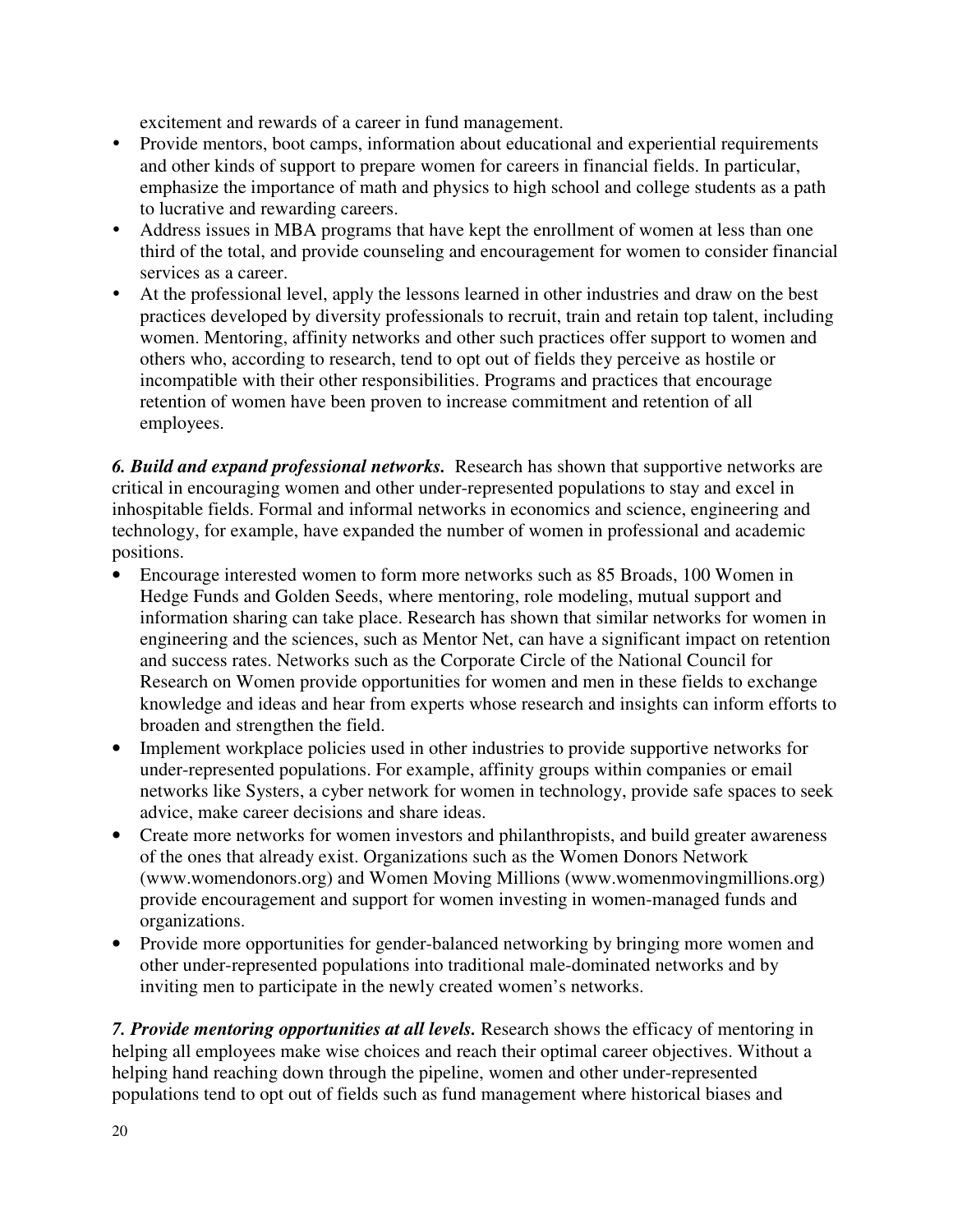practices block their progress.

- Encourage informal mentoring at all levels. Teach women to form their own "boards of directors" to help support and guide them throughout their careers.
- Institutionalize formal mentoring programs within firms and through outside networks that match younger women with more experienced women and men in the field to provide perspective and wisdom and to encourage professional growth.
- Provide opportunities for peer-to-peer mentoring, especially to help higher level professionals navigate their career ladders.

## *8. Highlight the achievements of successful women in finance to provide role models for other*

*women*. Putting the spotlight on women fund managers and financial leaders challenges the perception that women are not well suited for careers in finance. It provides an impetus for women already in the field and for others who are considering a career in finance.

- Create opportunities such as awards and honors to draw attention to successful women.
- Demand that professional groups and the media include women and other under-represented populations as spokespeople, commentators and interview subjects.
- Encourage women to put themselves forward as experts and spokespeople to help make women's expertise and talent more visible.
- Take advantage of media focused on women, such as SheSource (www.shesource.org*)*, Women's Media Center *(*www.womensmediacenter.com) and Women's eNews *(*www.womensenews.org*)*, to highlight women's leadership.
- Encourage successful women to take leadership roles in professional organizations and to participate in women's networks.

*9. Change the climate and culture.* A chilly workplace climate – caused by subtle sexism, long hours, rigid expectations and, in extreme cases, sex discrimination and harassment – has often made the financial services field deeply inhospitable to women.

- Develop a persuasive business case specific to each company for expanding diversity and retaining diversity initiatives, particularly at this time of economic downturn.
- Ensure that downsizing and consolidation do not act as covers for gutting programs that increase women's participation.
- Conduct research to shine a light on both subtle and more overt forms of sexism in the financial services industry.
- Ensure that leaders in the field communicate their commitment to building workplaces where everyone can succeed at the level of her or his capacity. This commitment must be institutionalized at all levels of the company's hierarchy.
- Support and empower women and their male allies to confront discriminatory behavior and practices in their workplaces.
- Train women to deal with workplace biases in ways that advance their own efficacy and success within their organizations.
- Explore opportunities for flexible work arrangements, particularly within the less rigidly structured hedge fund industry, for both women and men seeking to strike a balance between work and personal life.

*10. Support and fund research in the field.* To develop effective solutions, we need to understand the problem and measure results. We need to know: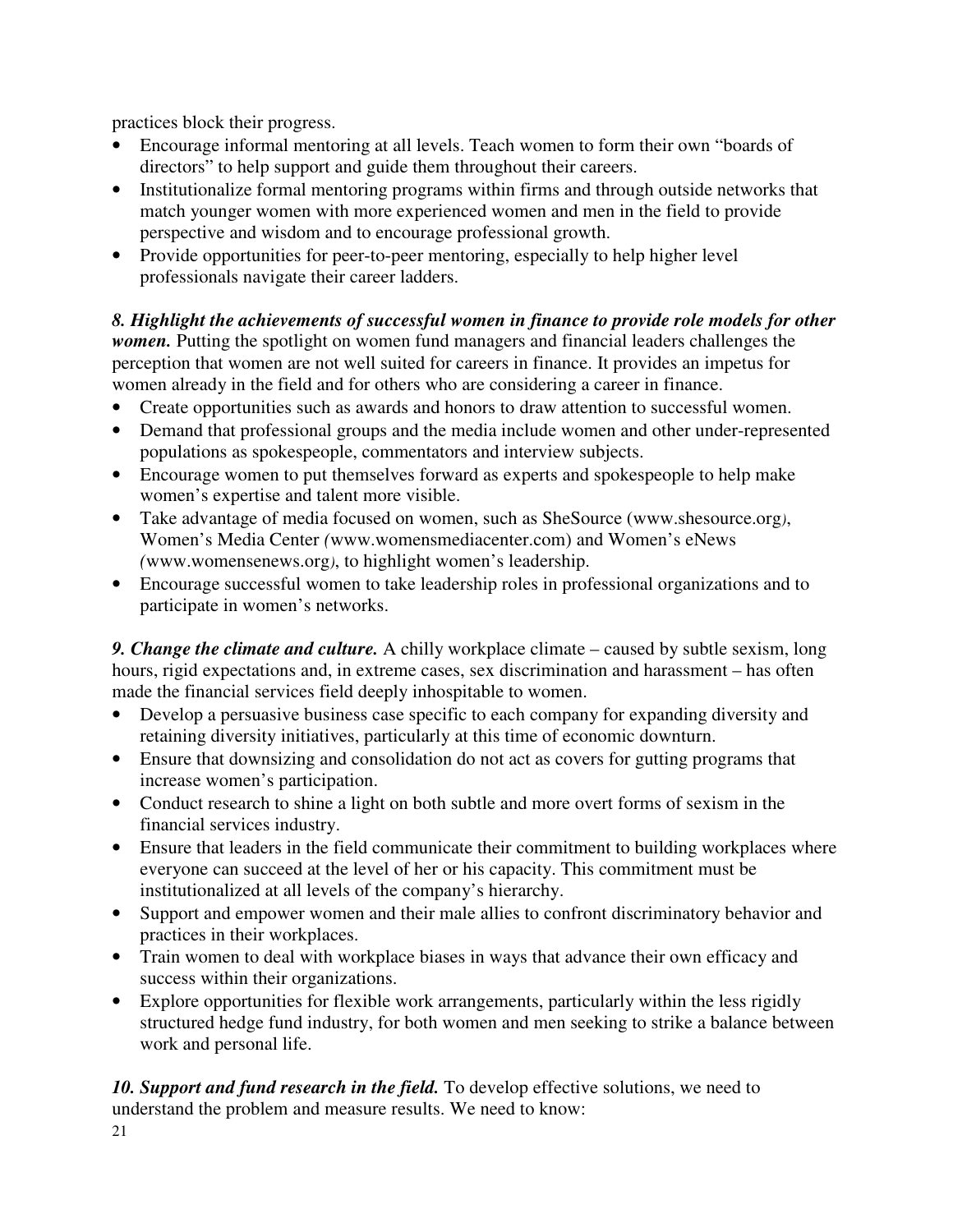- where women are and are not located in the field of fund management;
- the results for women managers in terms of performance, customer base, long-term profits and overall portfolio stability;
- in particular, the performance results from 2007 to 2009 for men and women fund managers;
- the career trajectories for women who succeed in the field;
- what deters so many women from pursuing careers in fund management, and why they step off the path to successful careers at various points;
- which policies and practices need to be put in place to ensure that the field draws on the best talent and a full range of perspectives and investment styles.

#### **XI. Conclusion**

With adversity come opportunities. At this time of historic challenge and change in the financial services industry, the problems are myriad and daunting – but the opportunities are equally huge. We must seize those opportunities and create a more stable, sustainable system – one that includes women as well as men. We must rebuild trust in the industry and rebalance our economy. We must temper our capitalist system, as Canada and many European countries have done, by implementing greater regulation and socially responsible policies to moderate the destabilizing effects of unbridled free enterprise and to cushion populations from its harsher realities.

As part of this process, the National Council for Research on Women argues for greater diversity in fund management and calls on the financial services industry to implement a critical mass principle with measurable action steps. Such a principle will confer the vital benefits experienced in other fields when decision-making groups include a significant number of women. In identifying some of the barriers limiting women's participation, we have argued that especially at this time of crisis we cannot afford NOT to draw on the expertise and experience of all our population as we seek solutions to old problems and chart new directions. We must look to women as:

- an important component, in partnership with men, of the new and existing talent needed to create different, more sustainable models for economic stability and growth;
- a significant source for alternative perspectives, understanding and risk-management styles for regulatory and reporting systems;
- an underutilized population with the expertise and commitment needed for the work of rebuilding trustworthy, stable and sustainable financial institutions.

Below is a brief summary of our discussion.

**Where Are the Women:** While half of U.S. investment capital comes from women, women are severely under-represented on the other side of the desk. Women represent a scant 10 percent of traditional mutual fund managers and an even lower percentage in alternative investments fields. Only 3 percent of approximately 9,000 hedge funds have a woman in charge.

**The Rise and Fall of the Market**: Over the past decade, the financial services sector has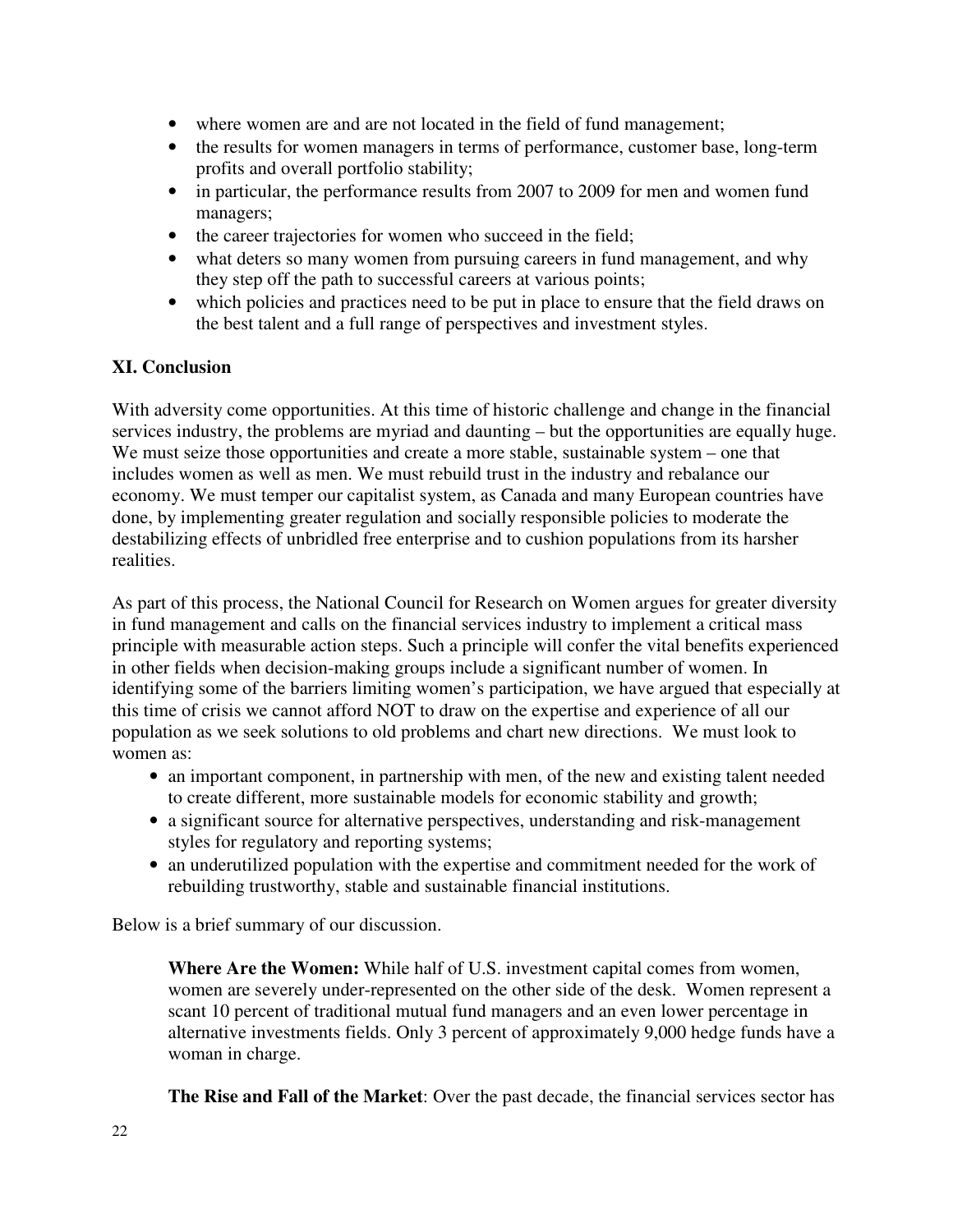exploded in size and, according to many, become disproportionately and unsustainably large. In particular, hedge funds have grown tremendously, to an estimated \$3 trillion of assets at the peak of the market. With the global economy in crisis, due in large part to failures in the financial services industry, it is time for change. The question is what will that change look like and how do we rebuild a system that is sustainable over the long term.

**Managing Risk**: Researchers have identified differences in the investment styles of men and women, on average. They have found that women tend to be more consistent investors, holding investments longer and processing a greater level of informational detail, including contradictory data, in making decisions. On the other hand, men tend to manage actively, trading often and basing decisions on overall schema. This research at a minimum debunks the myth that women are not as good money managers as men. Systematic management of risk should call upon the talents of both genders to create a sustainable, stable system.

**Capital Punishment:** Despite the evidence that women offer sound balance in investment decisions, they remain largely under-represented in investment fields, especially hedge funds. One of the prime reasons is that, in general, access to capital is a much greater challenge for women than it is for men. For example, only about 4 percent of venture capital money flows into women-owned businesses, although women own one-third of the total. According to recent research, the money invested in femalemanaged funds is significantly lower than that invested in male-managed funds, even when women and men managers have the same level of risk aversion, similar returns on investment and other comparable characteristics. This difference may reflect gender stereotyping as well as lower levels of advertising and visibility for women-managed funds.

**Is the Pipeline the Problem?:** Girls and women tend to step off the path to a career in fund management at almost every step of the way. From elementary and high school, where girls tend to drop out of math and science classes, to college and graduate school, women tend to sidestep hard sciences, advanced mathematics and business courses. The number of women enrolled in MBA programs has stagnated at around 30 percent, and even those women tend not to opt for careers at hedge funds and mutual funds and in other high stakes investment fields.

**Barriers and Biases:** The negative impact of stereotyping on women in the workplace has been documented since the 1970s, and stereotypes in financial services continue to limit women's roles largely to support services. In one survey, 75 percent of women in private equity said their gender was a major impediment to success in their field. These stereotypes, combined with the highly competitive culture and the long hours and travel often demanded by these jobs make the field uninviting, often causing talented women to look for other opportunities.

**Networks Needed:** Networking is the mechanism in financial services for attracting and retaining clients and investors, building collegial relationships and career advancement.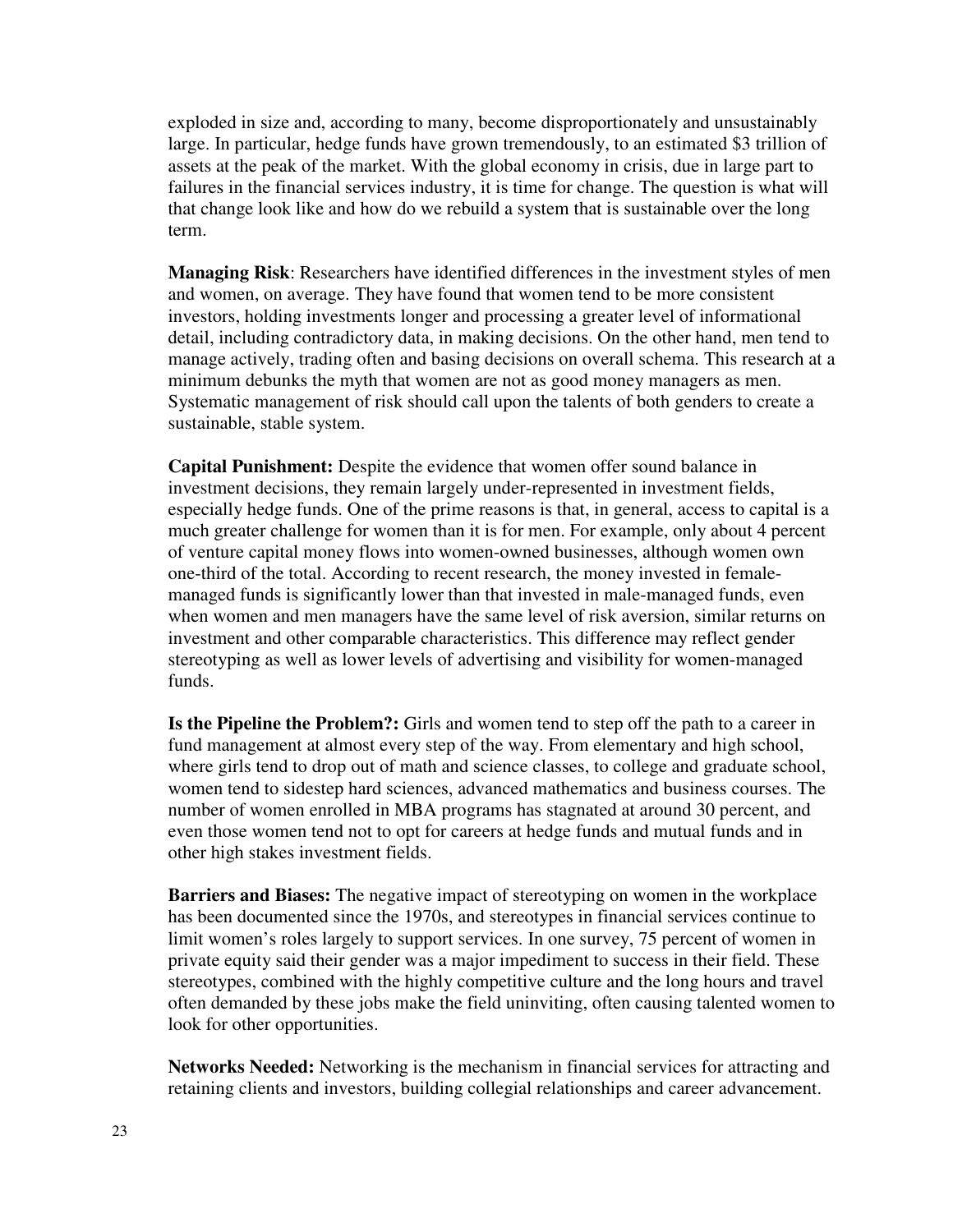Yet women have historically struggled to gain access to prime networking opportunities, especially in such fields as hedge funds, where legal and cultural pressures have not opened doors for them. Thus, women are forming their own networks – 100 Women in Hedge Funds, 85 Broads and other organizations such as the Corporate Circle of the National Council for Research on Women.

**Money Is Power:** Although women account for half of the country's investment wealth, their collective power to support and encourage women in fund management is just beginning to be felt. Circle Financial Group, Golden Seeds, Women Moving Millions and the Women's Funding Network are some of the organizations that bring women of wealth and women entrepreneurs together to invest in ways that advance women across the economy. The industry at this moment seems ripe with opportunities to create new products and services that will further women's success and advancement in the field.

**Change Can Happen:** While the financial services sector has been dominated by men, there are a number of women who can serve as models for success. And, as many people in the field point out, success trumps gender when you look at the bottom line. A number of women have successfully pursued careers, attaining the highest levels even in the relatively closed world of hedge funds, and according to some experts, firms are increasingly seeing women fund managers as an untapped but highly competent pool of talent.

<sup>6</sup>Ruenzi, S. and Niessen, A. (2009, February 15). Sex Matters: Gender Differences in the Mutual Fund Industry. Retrieved April 6, 2009 from SSRN: http://ssrn.com/abstract=1343490

http://www.ici.org/stats/mf/trends\_08\_08.html#TopOfPage

<sup>10</sup> According to Adam Sussman, TABB Group Director of Research, cited in

 1 http://www.stanford.edu/~ngmiller/suffrage.pdf: Grant Miller, *Women's Suffrage, Political Responsiveness and Child Survival in American History*, 2007, Stanford Medical School and the National Bureau for Economic Research

<sup>2</sup> Kramer, V.W., Konrad, A.M., & Erkut, S., *Critical Mass on Corporate Boards: Why three or more Women enhance Governance*, 2006, Wellesley Centers for Women

<sup>&</sup>lt;sup>3</sup> U.S. Department of Labor. (2007). "Employment Status of Women and Men in 2007." Retrieved 21 September 2008 from http://www.dol.gov/wb/factsheets/Qf-ESWM07\_txt.htm

<sup>4</sup> U.S. Census Bureau. (2006). 2002 Survey of Business Owners. Retrieved 21 September 2008 from http://www.census.gov/csd/sbo/women2002.htm

<sup>&</sup>lt;sup>5</sup> Internal Revenue Service. (2004). 2004 Personal Wealth Tables. Retrieved 21 September 2008 from http://www.irs.gov/taxstats/article/0,,id=185880,00.html

<sup>&</sup>lt;sup>7</sup> Fabrikant, G. (2008, March 22). Corner of Finance Where Women are Climbing. Retrieved 17 September 2008 from http://www.nytimes.com/2008/03/22/business/22women.html?dlbk

<sup>&</sup>lt;sup>8</sup> Investment Company Institute (ICI). August 2008. Retrieved 29 October 2008 from

<sup>&</sup>lt;sup>9</sup> HedgeFund.Net. (2008, August 19). HFN Press Release: Q2 2008 Asset Flow Report. Retrieved 24 September 2008 from http://www.hedgefund.net/publicnews/default.aspx?story=9158

http://www.reuters.com/article/pressRelease/idUS204964+08-May-2008+BW20080508

<sup>&</sup>lt;sup>11</sup> Mackintosh, James. (2009, January 11). Hedge funds cut down to size? FT.com. Retrieved 13 January 2009 from http://www.ft.com/cms/s/0/4d0e65a8-e009-11dd-9ee9-000077b07658.html?nclick\_check=1

 $12$  Barber, B.M., & Odean, T. (2001). Boys Will be Boys: Gender, Overconfidence, and Common Stock Investment. The Quarterly Journal of Economics. Pp. 261-292

<sup>&</sup>lt;sup>13</sup> Niessen, A., & Ruenzi, S. (2005). Sex Matters: Gender and Mutual Funds: University of Cologne: Department of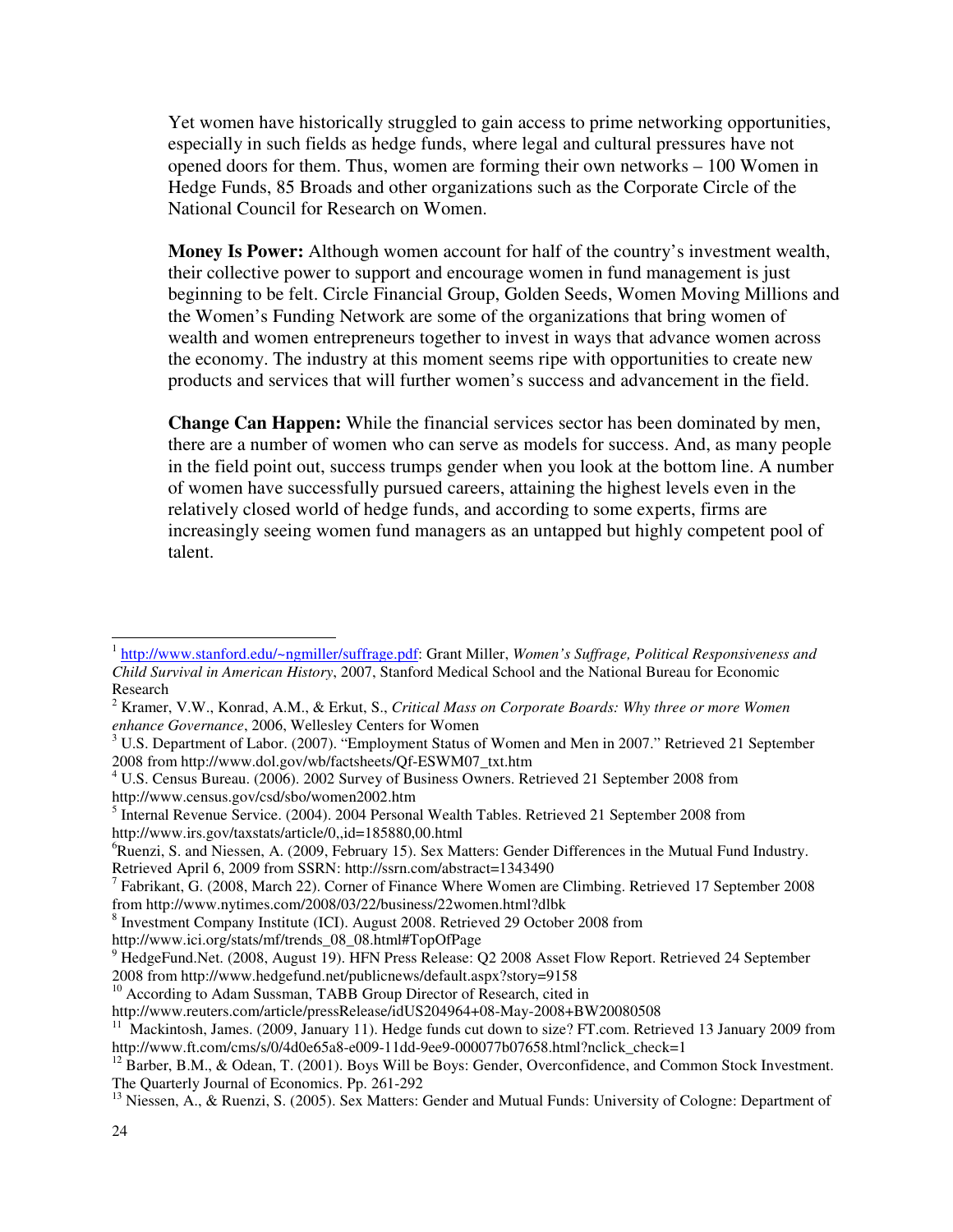Corporate Finance & Centre for Financial Research. Retrieved May 2009 from http://www.fma.org/SLC/Papers/SexMatters.pdf

<sup>14</sup> Graham, J. F., Edward J. Stendardi, J., Myers, J.K., & Graham, M.J. (2002). Gender differences in investment strategies: an information processing perspective. International Journal of Bank Marketing, 20(1), p. 20 <sup>15</sup> Cited in Celia Mather. (2006, February 20). Why Fund Management Suits the High-Achieving Women of

Financial Services. The Financial Times

<sup>16</sup> Mather, Celia. (2006, February 20). Why Fund Management Suits the High-Achieving Women of Financial Services. The Financial Times

<sup>17</sup> British Columbia Securities Commission. (2008, May 8). "Some 'motherly advice' may help you avoid investment fraud." Retrieved 21 September 2008 from http://www.bcsc.bc.ca/release.asp?id=6532

<sup>18</sup> Ermer, Elsa, Leda Cosmides, and John Tooby. (2008). "Relative status regulates risky decision making about resources in men: evidence for the co-evolution of motivation and cognition." Evolution and Human Behavior. 29. Retrieved 26 March 2009 from

http://repositories.cdlib.org/postprints/2997

-

 $19$  University of Cambridge. (2008, April 10). Testosterone levels predict City traders' profitability. Retrieved 24 September 2008 from http://www.admin.cam.ac.uk/news/press/dpp/2008041701

 $^{20}$  University of Cambridge. (2008, April 10). Testosterone levels predict City traders' profitability. Retrieved 24 September 2008 from http://www.admin.cam.ac.uk/news/press/dpp/2008041701

<sup>21</sup> Dale, Heather. (2009, March 19). "Women make better fund managers: Poll." Ignites Europe. Retrieved 25 March 2009 from http://www.igniteseurope.com/articles/20090319/women\_make\_better\_fund\_managers\_poll

 $22$  Hedge Fund Research, Inc. Personal Correspondence, May 2009

<sup>23</sup> Ferrary, Michel. (2009, March). "Why Women Managers Thrive in a Down Turn." Financial Times. Retrieved 10 March 2009 from http://www.ft.com/cms/s/0/27836d74-04e4-11de-8166-000077b07658,dwp\_uuid=1d22aad4- 0732-11de-9294-000077b07658.html

<sup>24</sup> Ferrary, Michel. (2008, October). "Global Financial Crisis: Are Women the Antidote?" CERAM Research. Retrieved 11 November 2008 from http://www.ceram.edu/index.php/Latest-News/Latest/Financail-Crisis-Are-Women-the-Antidote-CERAM-Research.html

<sup>25</sup>Kristof, Nicolas D. (2009, February 7). "Mistresses of the Universe." New York Times. Retrieved 24 March 2009 from http://www.nytimes.com/2009/02/08/opinion/08kristof.html?\_r=1

<sup>26</sup> Krikorian, Lori. Personal correspondence. March, 2009

 $27$  Faiola, Anthony, Nakashima Ellen, and Drew, Jill. (2008, October 15). What Went Wrong?

Washington Post. Retrieved 13 January 2008 from http://www.washingtonpost.com/wp-

dyn/content/article/2008/10/14/AR2008101403343.html?nav=rss\_print

 $^{28}$  Hedge Fund Research, Inc. Personal Correspondence. May 2009

<sup>29</sup> Brush, C., Carter, N., Gatewood, E., Greene, P., & Hart, M. (2004). Gatekeepers of Venture Growth: A Diana Project Report on the Role and Participation of Women in the Venture Capital Industry. Kansas City, Missouri: Ewing Marion Kauffman Foundation From http://www.kauffman.org/pdf/Diana\_2004.pdf

 $30$  Wang, P. (1994) Brokers Still Treat Men Better Than Women. Money. 23, 108-110. Cited in Niessen, A., & Ruenzi, S. (2005). Sex Matters: Gender and Mutual Funds: University of Cologne: Department of Corporate Finance & Centre for Financial Research p 8. http://www.fma.org/SLC/Papers/SexMatters.pdf

<sup>31</sup> Niessen, Alexandra, & Ruenzi, Stefan. (2005). Sex Matters: Gender and Mutual Funds: University of Cologne: Department of Corporate Finance & Centre for Financial Research. Retrieved May 2009 from http://www.fma.org/SLC/Papers/SexMatters.pdf

<sup>32</sup> Atkinson, S., Baird, S.B., & Frye, M.B. (2003). Do Female Mutual Fund Managers Manage Differently? The Journal of Financial Research, XXVI(1), 1-18.

<sup>33</sup> Niessen, Alexandra, & Ruenzi, Stefan. (2005). Sex Matters: Gender and Mutual Funds: University of Cologne: Department of Corporate Finance & Centre for Financial Research http://www.fma.org/SLC/Papers/SexMatters.pdf

<sup>34</sup> Niessen, Alexandra, & Stefan Ruenzi. (2005). Sex Matters: Gender and Mutual Funds: University of Cologne: Department of Corporate Finance & Centre for Financial Research. Retrieved May 2009 from http://www.fma.org/SLC/Papers/SexMatters.pdf

<sup>35</sup> Niessen, A., & Ruenzi, S. (2005). Sex Matters: Gender and Mutual Funds: University of Cologne: Department of Corporate Finance & Centre for Financial Research, p 33.

<sup>36</sup>Heinz, Kenneth J. New "HFRX Diversity Index" Introduced by Hedge Fund Research. June 20, 2007.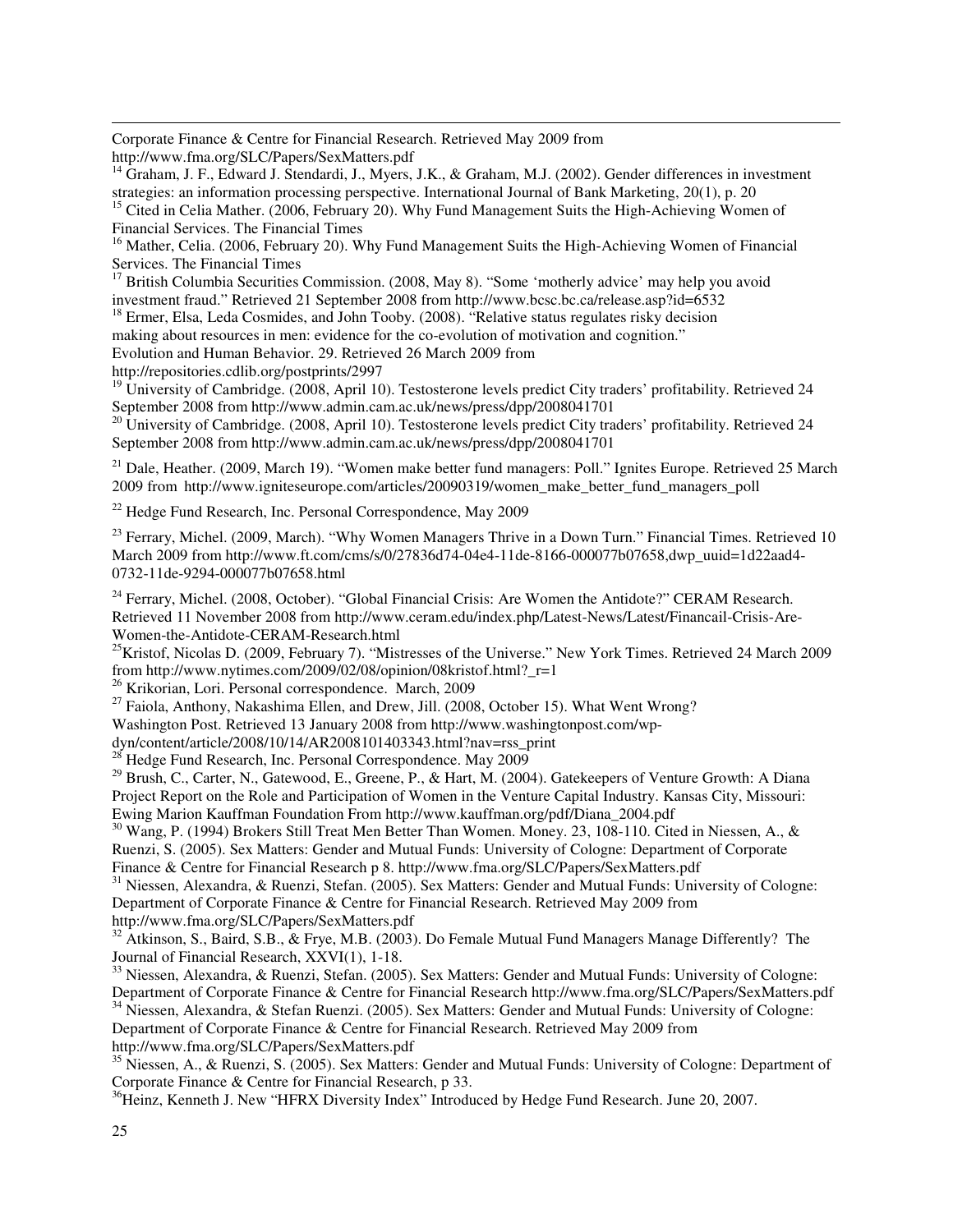$37$  Anonymous interview. (2007)

-

<sup>38</sup> Marlino, D., & Wilson, F. (2002). Teen Girls on Business: Are they being empowered? Simmons College School of Management http://www.sophia-associates.com/Teen\_Girls\_in\_Business.pdf.

<sup>39</sup> Marks, J., & Edgington, R. (2006). Motivations and Barriers for Women in the Pursuit of an MBA Degree. Graduate Management Admission Council

<sup>40</sup> Catalyst. (February 2007). Women MBA's: Quick Takes. Retrieved 10 December 2008 from http://www.catalyst.org/publication/250/women-mbas

<sup>41</sup> Harrison, S. (2007, April 23). A Dearth of Women. Crain's Detroit Business (Online) Retrieved 1 October 2008 from http://www.crainsdetroit.com/article/20070423/SUB/70420006/-1

<sup>42</sup> National Council for Research on Women. (2001). Balancing the Equation: Where are Women and Girls in Science, Engineering and Technology?

<sup>43</sup> Cited in David Simons, "Fund of Females," Alpha magazine, February 2007

<sup>44</sup> Green, T.C., Jegadeesh, N., & Tang, Y. (2007). Gender and Job Performance: Evidence from Wall Street. Emory University, Goizueta Business School

<sup>45</sup> McLean, B. (2005, November 11). Hedge Funds: Where the Girls Aren't. CNNMoney.com Retrieved 1 October 2008 from http://money.cnn.com/2005/11/11/funds/hedgingwomen\_fortune\_111405/index.htm

<sup>46</sup> McLean, B. (2005, November 11). Hedge Funds: Where the Girls Aren't. CNNMoney.com Retrieved 1 October 2008, from http://money.cnn.com/2005/11/11/funds/hedgingwomen\_fortune\_111405/index.htm

47 McLean, B. (2005, November 11). Hedge Funds: Where the Girls Aren't. CNNMoney.com Retrieved 1 October 2008, from http://money.cnn.com/2005/11/11/funds/hedgingwomen\_fortune\_111405/index.htm

<sup>48</sup> Kanter, R.M. (1977). Men and Women of the Corporation. New York: Basic Books

<sup>49</sup> Catalyst. (2001). Women in Financial Services: The Word on the Street

<sup>50</sup> Fierce Finance. (2007, October 30). More on the gender glass ceiling in financial services. FierceFinance.com. Retrieved 2 October 2008, from http://www.fiercefinance.com/story/more-gender-glass-ceiling-financialservices/2007-10-30

<sup>51</sup> Bigelow, L. & McLean Parks, J. (2006). "Skirting the Issues: A 'Green Ceiling' for Entrepreneurs?" Unpublished paper. Olin School of Business, Washington University, St. Louis.

<sup>52</sup> Kolhatkar, S. (2008, April 1). Wall Street's Most Powerful Woman. Entrepreneur (Online). Retrieved 1 October 2008, from

http://www.entrepreneur.com/growyourbusiness/portfoliocombusinessnewsandopinion/article192032.html

<sup>53</sup> Catalyst. (2001). Women in Financial Services: The Word on the Street

<sup>54</sup> Fierce Finance. (2007, October 30). More on the gender glass ceiling in financial services. FierceFinance.com. Retrieved 2 October 2008, from http://www.fiercefinance.com/story/more-gender-glass-ceiling-financialservices/2007-10-30

<sup>55</sup> Hewlett, S.A., Buck Luce, C., Servon, L.J., Sherbin L., Shiller, J., Sosnovich E., Sumberg, K. (2008). The Athena Factor: Reversing the Brain Drain in Science, Engineering, and Technology. Harvard Business Review Research Report, Center for Work-Life Policy

<sup>56</sup> Hewlett, S.A., Buck Luce, C., Servon, L.J., Sherbin L., Shiller, J., Sosnovich E., Sumberg, K. (2008). The Athena Factor: Reversing the Brain Drain in Science, Engineering, and Technology. Center for Work-Life Policy. Press release, April 30, 2008. Center, retrieved May 2009 from

http://www.worklifepolicy.org/documents/AthenaPressRelease-April30.pdf

<sup>57</sup> Bär, M., Niessen, A., Ruenzi, S. (2007). The Impact of Work Group Diversity on Performance: Large Sample Evidence from the Mutual Fund Industry. University of Cologne, Center for Financial Research. CFR-Working Paper NO. 07-16. http://www.cfr-cologne.de/download/workingpaper/cfr-07-16.pdf

<sup>58</sup> Bär, M., Niessen, A., Ruenzi, S. (2007). The Impact of Work Group Diversity on Performance: Large Sample Evidence from the Mutual Fund Industry. University of Cologne, Center for Financial Research, p. 1.

<sup>59</sup> Bär, M., Niessen, A., Ruenzi, S. (2007). The Impact of Work Group Diversity on Performance: Large Sample Evidence from the Mutual Fund Industry. University of Cologne, Center for Financial Research, p. 22. <sup>60</sup> Wellington, Sheila. Personal correspondence. March 2009

<sup>61</sup> Hosking, P. (2006, October 9). The City's still a man's world, women tell study. TimesOnline, Retrieved 9 October 2008, from

http://business.timesonline.co.uk/tol/business/industry\_sectors/banking\_and\_finance/article666122.ece

 $62$  National Council for Research on Women. (2001). Balancing the Equation: Where are Women and Girls in Science, Engineering and Technology? pp. 59-60; Also Fisher, A. and J. Margolis. (2002). Women in Computer Sciences: Closing the Gender Gap in Higher Education. Carnegie Mellon University Retrieved 4 October 2008,